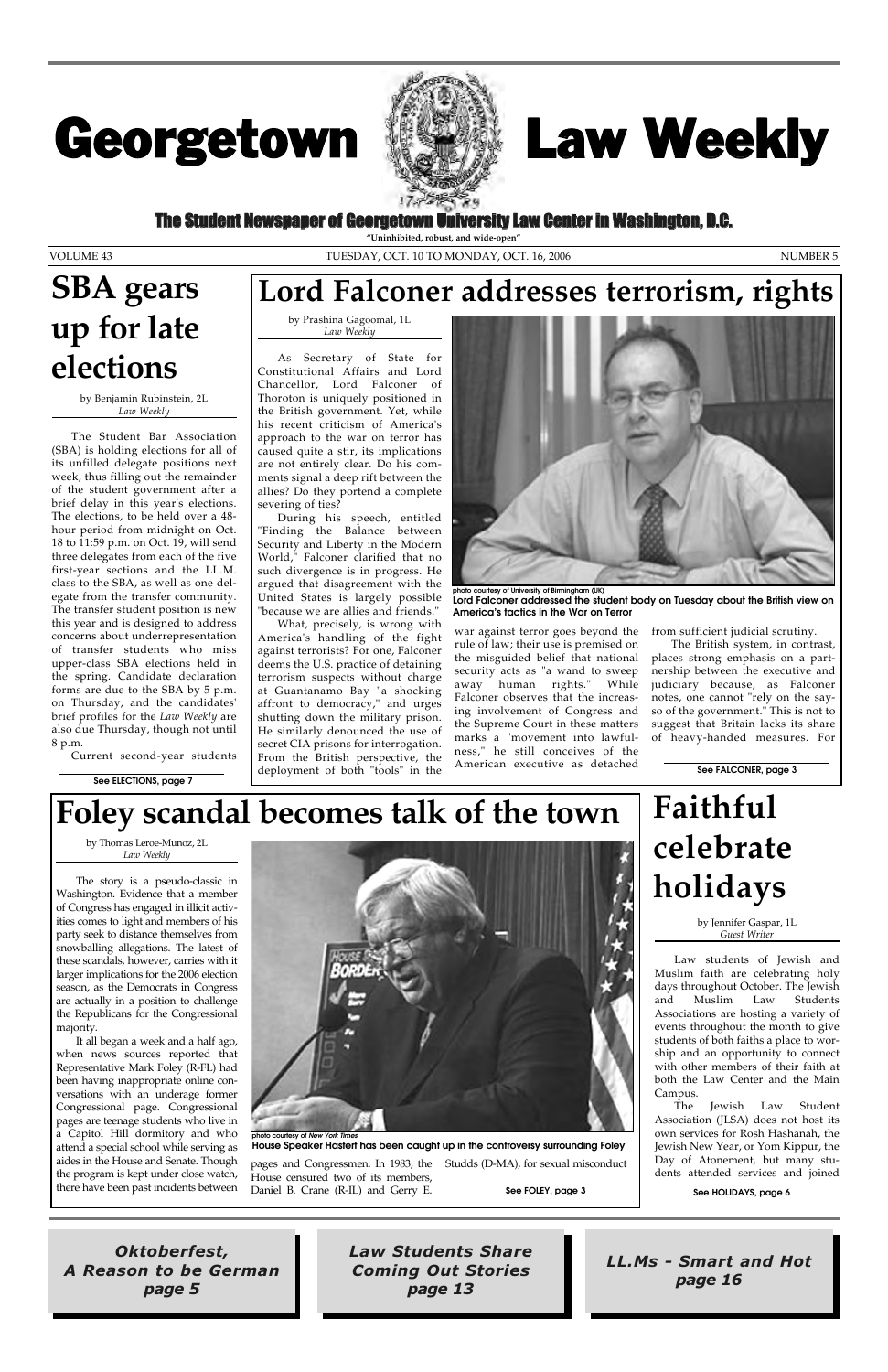

#### **Minorities in the Law**

. . . .

Come join the Women of Color Collective for a candid discussion with lawyers from firms and the government sector about the challenges that face women in the legal profession. Panelists include Profs. Abu-Odeh, Matsuda, Howrey, McKenna, and others, and will meet on Wednesday, Oct. 11, from 4 p.m. to 5:30 p.m, in McDonough Rm. 200. Food will be served.



**Want to be a Clerk?**

Ever thought about clerking? Wondering how to apply? Interested in knowing what Federal judges look for in applicants? Have you already secured a clerkship and are wondering what to expect while clerking? The Honorable Ronald Gilman of the U.S. Court of Appeals for the Sixth Circuit will be having a conversation with a former clerk, Scott Meisler (Georgetown Law '05), on October 11 at 3:30 p.m. in McDonough Rm. 202.



**Abortion and the Supreme Court**

Concerned about the impact of upcoming Supreme Court cases on abortion rights? Want to learn more about the litigation and get the inside scoop on how the Court might rule? Join Law Students for Choice for a discussion with Belinda Bulger, Deputy Legal Director of NARAL Pro-Choice America, about Gonzales v. Carhart and Gonzales v. Planned Parenthood. These cases will determine the constitutionality of the federal ban on "partial-birth" abortion. The event will take place on Thursday, Oct. 12, at 12:15 p.m. in McDonough Rm. 141. Snacks will be served!

#### **Separation of Church and State?**

. . . .

The American Constitution Society and the Jewish Law Student

Association Presents: Dr. Shlomo Cohen, "When Church and State Should not be Separated: Insights from the Israeli Example and Reflections on U.S. Law" on Monday, Oct. 16, at 3:30 p.m. in McDonough Rm. 347. Snacks will be provided.

### . . . . **Democratic Politics and the**

Dr. Cohen graduated summa cum laude from Hebrew University, where he earned his Ph.D. and was awarded the Bronfman Prize for his outstanding dissertation. Dr. Cohen received his M.D. from Hadassah Medical School and actively practices medicine in addition to his work specializing in ethics, health, politics and history.



#### **ABA Fall Roundtable**

Join the American Bar Association this Saturday, Oct. 14, at the University of Pennsylvania Law School for its Fall Roundtable. Activities include informal discussions with lawyers that practice in dispute resolutions, tax, estates, antitrust, class actions, arbitration, labor, employment and more. In addition, there will be panels in National Security Law, International Law, Trademark and other legal areas. See *abanet.org/lsd/fall\_mtgs/ 2006/penn/home.html* for more information. Also, if you would like to apply for a 2007 BAR/BRI Scholarship, remember that the Feb. and July 2007 bar examinee applications must be postmarked by Nov. 22, 2006.





#### **Global Health Conference**

. . . .

On Friday, Oct. 13, from 11:00 a.m. to 3:30 p.m., the Law Center will be hosting a Conference on Public Health Law and Human Rights, in HTNG Rm. 2000. The conference is being held to commemorate the designation of the Georgetown/Johns Hopkins Center for Law and the Public's Health as the only World Health Organization (WHO) and Pan American Health Organization (PAHO) Collaborating Center on Public Health Law and Human Rights. Emerging issues in international health and human rights will be discussed. For more information about attending the conference, contact Kara Tershel, at *kat5@law.georgetown.edu.*

#### **Protect Yourself**

. . . .

Join the Center for Wellness Promotion on Oct. 16 at 8:00 p.m. on Gewirz 12, or on Oct. 19 at noon in Room 202 for an informative class that will address personal security, sexual assault avoidance and defense tatics (a demonstration will follow). Learn to anticipate and avoid problems, safety while in transit, protecting your identity, your home and more. For more information, contact Karen Pierce at *pierceKL@law.georgetown.edu*.



**Law**

The Georgetown Law Democrats present a discussion with democratic national committee general counsel, Joseph Sandler, about "What can I do with my JD in Democratic politics?" The event will occur on Wednesday, Oct. 11, at 4:00 p.m., in HTNG Rm. 1000. Pizza and drinks will be provided. For more information, contact Zach Myers at *zam3@law.georgetown.edu.*



**Lunch in the Sukkah**

Join the Jewish Law Students Association for a kosher lunch in the Sukkah on the McDonough patio, on Wednesday, Oct. 11, at noon. In addition, the Law Center and JLSA invite students to a Shabbat Service and dinner at Professor Chused's home on Friday, Oct. 13. RSVP to *jlsa@law.georgetown.edu* if you'd like to attend.



### **Health Living Series**

Join guest speaker Carol Day, RN, CNS, MSN and Director of Health Education Services on Main Campus for a discussion of "Nutrition: Eating right, eating on the run & other eating issues." The discussion will take place on Oct. 16, at 3:30 p.m. in Room 437. For more information, contact Karen Pierce at *pierceKL@law.georgetown.edu*.

*Fill in the grids so that every row, every column and every 3x3 box contains the digits 1 through 9 with no repeats.* 

|         |   |                |                |   |   |   |                | Solution on page 11 |      |   |                |   |   |                |   |   |     |
|---------|---|----------------|----------------|---|---|---|----------------|---------------------|------|---|----------------|---|---|----------------|---|---|-----|
| MEDIUM  |   |                |                |   |   |   |                | $= 18$              | HARD |   |                |   |   |                |   |   | #18 |
|         |   |                |                | 2 |   |   |                |                     | 7    |   |                |   |   | 5              |   |   |     |
|         |   | $\overline{2}$ |                |   | 3 | 5 | 7              |                     |      | 4 |                |   | ĸ |                |   |   | 3   |
|         | 6 | 3              | 9              |   |   |   |                |                     | 1    |   | 8              |   | 6 | 4              |   | 7 |     |
|         | 4 |                | 2              | 7 | 5 |   | 1              |                     |      |   |                | 9 |   | u.             |   | 1 |     |
|         |   |                |                | 3 |   |   |                |                     | 8    |   | 2              |   |   |                | 5 |   | 6   |
|         | 3 |                | 8              | 4 | 1 |   | 2              |                     |      | 6 |                |   |   | $\overline{7}$ |   |   |     |
|         |   |                |                |   | 4 | 1 | 8              |                     |      | 8 |                | 5 | 3 |                | 4 |   | 7   |
|         | 9 | 6              | 1              |   |   | 4 |                |                     | 4    |   |                |   |   |                |   | 3 |     |
|         |   |                |                | 8 |   |   |                |                     |      |   |                | 7 |   |                |   |   | 8   |
| V. EASY |   |                |                |   |   |   |                | #18                 | EASY |   |                |   |   |                |   |   | #18 |
|         |   | 7              |                |   | 9 | 4 |                | 3                   | 7    |   |                |   | 9 |                |   |   | 3   |
| 9       |   |                | $\overline{2}$ | 7 | 5 |   |                |                     | 9    |   |                |   |   |                | 1 |   |     |
| 8       |   | 6              | 3              |   |   |   | $\overline{2}$ |                     | 5    |   | 1              | 4 |   | 2              |   |   |     |
|         | 6 |                | 1              | 3 |   | 9 | 8              |                     | 4    | 9 | 6              |   |   | 5              |   |   |     |
|         | 1 |                |                |   |   |   | 7              |                     |      |   | 5              |   | 7 |                | 6 |   |     |
|         | 3 | 9              |                | 4 | 2 |   | 1              |                     |      |   |                | 6 |   |                | 3 | 2 | 5   |
|         | 8 |                |                |   | 3 | 1 |                | 7                   |      |   |                | 5 |   | 3              | 2 |   | 6   |
|         |   |                | 9              | 6 | 8 |   |                | 5                   |      |   | $\overline{2}$ |   | ۹ | 1              |   |   | 7   |
| 2       |   | 4              | 7              |   |   | 6 |                |                     | 6    |   |                |   | 8 |                |   |   | 4   |

### HOME COURT BAR REVIEW

### at the BIG HUNT!

### *Thursday, October 12*

Buy a wristband and get \$3 Drafts and \$3 Rail Drinks!! In the basement, 10pm-close.

Proceeds Benefit HOME COURT & The Washington Legal Clinic for the Homeless.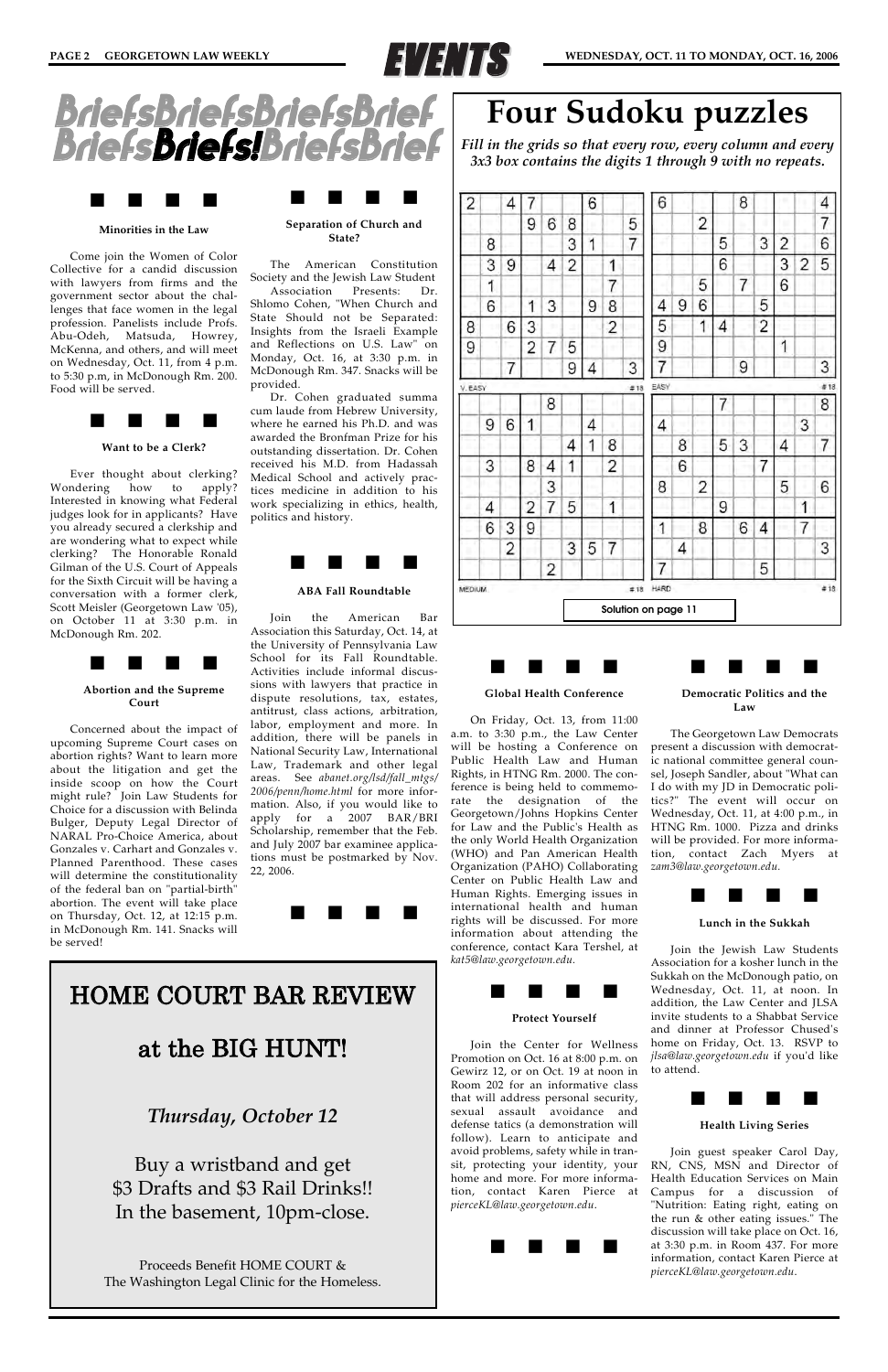

### **GOP looks to defend seat after Foley step-down**

with pages. In light of the new allegations, Rep. Foley resigned on Friday, Sept. 29.

The first instance to come to light was an email that was sent by Foley to an unnamed page in August 2005, in which Foley inquired as to how the page was doing and if the young man would send him a photograph of himself. Foley assured the leaders of Congress that his behavior was purely innocent, but he was warned to keep his conduct with the pages on a professional level. Despite these claims, rumors about Foley had been circulating amongst the pages who warned each other about interactions with Foley. Former page Matthew Loraditch noted that Foley had sent messages to other pages, all of which "became explicit and similar to what we're seeing [now]." Following this revelation, other pages quickly came forward and produced detailed instant messenger and cell phone text conversations with the former representative. F.B.I. officials began reviewing many of the messages sent by Foley in a preliminary investigation to see if the former congressman had broken any laws. Additionally, House Speaker J. Dennis Hastert called for a formal inquiry into Foley's actions, citing a desire to learn who had knowledge of his actions over the course of the three years in which they took place. Various Republican leaders in Congress acknowledged that they had known of email correspondence between Foley and the 16-year-old

Louisiana page for months, but that Foley had told them that the emails were innocent and the parents of the boy chose not to take any further action. This issue came to light after Rep. Tom Reynolds (R-NY) stated that he had told the Speaker of Foley's actions months ago. Despite this acknowledgment by the Congressional leadership, the issue was left to Rep. John Shminkus (R-IL), the chairman on the panel that oversees the page system. Hastert asked the Justice Department to draw a line between this email correspondence and the more illicit online conversations that House leaders claimed not to know about.

Meanwhile, the House ethics committee issued subpoenas in an attempt to unravel the incident in a matter of "weeks, not months." This effort to temper the political reaction that threatens to throw the November elections into chaos is aimed at the House and not Mr. Foley. Following the swirling allegations, Foley finally spoke out last week, claiming that an abuse of alcohol had led him to have the inappropriate conversations. "He is absolutely, positively not a pedophile," David Roth, Foley's lawyer said. "He is apologetic for the communications that he made while under the influence of alcohol." Foley has been dogged by his nontraditional home life in the past. Being a single male in politics, critics often accused him of being homosexual and such claims, purportedly, kept him from running for higher office. Last Tuesday, Foley's attorney announced that he was, in fact, gay. "Mark Foley wants you to

know that he is a gay man."

Roth also announced that Foley had checked into a treatment center for alcohol abuse and mental health problems. As part of his recovery, Foley revealed that he had been abused as a youth by a clergyman and that he had been keeping it a secret. "Based upon the experts that I've spoken to," Roth said, "the combination of alcohol [and] mental illness can result in inappropriate conduct, which Mark Foley has fully accepted responsibility for."

After the initial allegations and conversations came to light, it was discovered that other members of Congress had known about the conversations Foley had been having the pages, but chose to deal with the issue internally, rather than outwardly reprimand Foley. On Thursday of last week, Kirk Fordham, a former aide to Foley, came forward and stated that he had implored House leaders to stop Foley's actions as early as 2003. This statement was corroborated later in the week by unnamed sources and Fordham is expected to testify under oath about the allegations later this week. At the Law Center, reaction was mixed to the news. Razeeb Hossain, 3L, president of the Republican Law Students Association (RLSA), noted of RLSA, "We don't have any sort of institutional position." Speaking in an individual capacity, however, he admitted that "it is a pretty shocking scandal" as well as "a really unfortunate one." Hossain said that, as a person, "Representative Foley himself obviously has a problem." However, in terms of the House leadership Hossain did not

think that there was a bad faith effort to cover up issues, and pointed out that "it is probably not what the country needs to be focused on." Nevertheless, Hossain acknowledged the importance of the news. "I think that it should be an issue, just not a centerpiece electoral issue," he said.

On the other side of the aisle, Zach Myers, 2L, president of the Law Democrats, noted in a similarly individual capacity that "this scandal will absolutely have a big impact on election day." Myers asserted that "the Republican leadership's cover-up of Foley's behavior, along with the failure of leadership in Iraq, Katrina and a long list of other failures in this do-nothing Congress, shows that they are incompetent, corrupt and out of touch."

example, the government endorses a 28 day pre-charged detention (compared to 48 hours in the U.S.) and utilizes executive control orders, which can severely restrict the activities of a terror suspect. Falconer himself admitted that Britain has a much "stricter [security] regime" compared to the U.S. in some aspects, especially on the heels of the July 7, 2005 series of bombings on the London Underground perpetrated by so-called home-grown terrorists.

Under the 1998 Human Rights Act, the British court has the power to determine whether legislation is at odds with human rights conventions. After the court's declaration, the legislature can then rectify any incompatibilities with the rule of law. Given the Lord Chancellor's primary function - to protect the independence of the judiciary - it is only natural that Falconer adopts the motto, "The tougher the measures [in the fight against terror], the more the need for judicial safeguards."

Such a comparison between the two countries elucidates how the tension between liberty and security persists in one case and has arguably been, to an extent, resolved in another. Moreover, the assessment highlights how the former, imbalanced scenario carries the dangerous potential of playing into terrorists' hands. Falconer suggests that coun-

action and to maintain their values "stand as recruiting agents for the terrorists."

Falconer asserts that a change in U.S. strategy is especially pressing because the terror threat continues to loom.

Most recently, an alleged terror plot to blow up commercial airliners flying from Britain to the U.S. surfaced in August, prompting Britain to review its counter-terrorism capabilities. As the War on Terror trudges on, Falconer warns that undertaking a balancing act will prove vital. On the one hand, there is a need for more robust, forceful measures since the "primary job of the government is to protect the lives of the people." Falconer is a prime example of a leader who believes that effectiveness and respect for individual liberty are inherently intertwined. He stated that, "Adherence to our principles…is not simply a moral issue," but rather one that "makes us stronger in defeating our enemies."

tries failing to engage in lawful cific formulas for the U.S. to follow, but generally recommended giving detainees the right to challenge or appeal their detention in a truly independent forum.

Falconer remains optimistic that the U.S. will be able to change its course in the current struggle. He says that, with its "proud [history] and system of courts defending individual civil liberties," the country has a strong potential of striking a balance between liberty and security and hence combating terrorism effectively.

With regard to tribunals, Falconer did not prescribe any spe-

Falconer's criticism is not only representative of his views, but also those of the British government. When asked if Prime Minster Tony Blair would agree with his statements, he resolutely replied, "I speak with the authority of the British government." He further explained his

government is not heading "down the road of division…[but] is united" with the United States. Britain is not abandoning its ally, but rather wants the U.S. to uphold the values of liberty, democracy, tolerance and justice as much in action as in rhetoric. After all, beyond the existence of a common enemy, these shared values are what initially and tentatively still keep the two countries linked together.

### **Falconer gives friendly advice to American allies**

#### **FALCONER from page 1**

#### **FOLEY from page 1**



**photo courtesy of** *Law in a Box* **Lord Falconer impressed the student body with his analysis**



**photo courtesy of** *The Heights* **(Boston College) Former Rep. Foley is at the center of a scandal that could affect the GOP's electoral fate in November**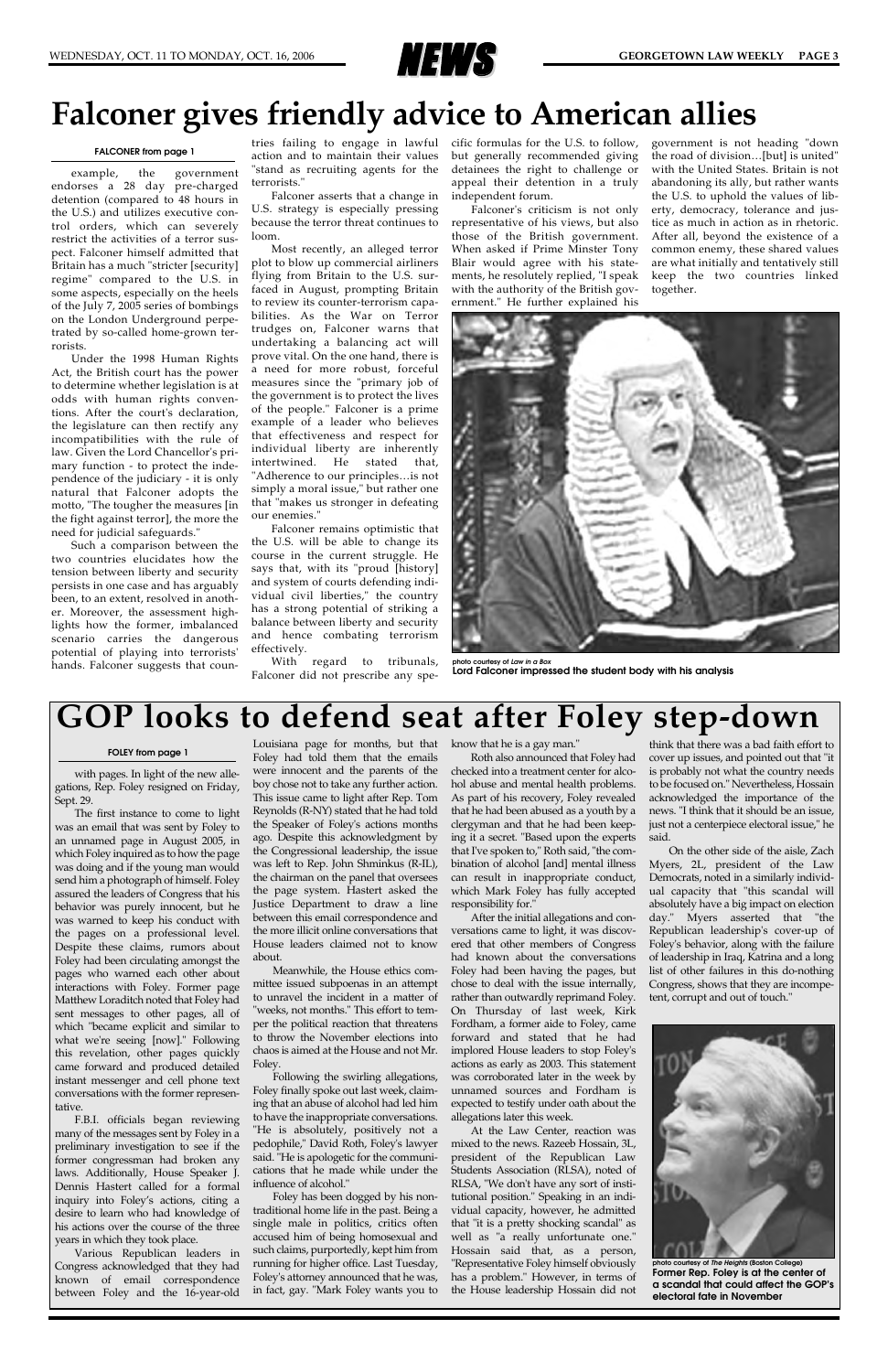

### **Shulman 'literally' new professor**

by Tiphanie Miller, 2L *Law Weekly*

Joining the Georgetown Law Center faculty this semester is Professor Jeffrey Shulman, who received a B.A. in English literature from the University of Maryland-College Park, an M.A. and Ph.D. in English literature from the University of Wisconsin-Madison and a J.D. from Georgetown Law. Professor Shulman has previously taught English at the University level, worked as an associate at Sidley Austin, served as a pro bono fellow and published numerous works of literary critcism. Professor Shulman joins the Law Center faculty as an Associate Professor of Legal Research and Writing, and has already begun to teach a portion of the first-year students enrolled in Section 7.

For 21 years, from 1984 to 2005, Professor Shulman taught in the English department at Georgetown University,

where he served as an Adjunct Assistant Professor of English. During this time, Professor Shulman's areas of discipline were literature and culture studies, and he was considered an expert in Renaissance literature, Elizabethan and Jacobean drama, Restoration comedy, Shakespeare and Milton. In 1988, he coedited *Robert Kennedy: In His Own Words: The Unpublished Recollections of the Kennedy Years*, published by Bantam Books, along with Edwin O. Gutman, a senior lecturer at the University of Southern California and press secretary to the former Attorney General. One reviewer on *Amazon.com* thought that the collection was a must-have for RFK fanatics, especially since it contains many rare photographs, and the book remains part of the reading list recommended by the Robert Kennedy Memorial. As the *New York Times Book Review* said, the book is "[c]rowded with fresh material about memorable events…The book will deepen understanding of Robert Kennedy's drive, his appeal and his role in his brother's administration." Professor Shulman has also written literary criticism extensively, publishing numerous works on classical and Renaissance literature, including his dissertation, published in 1980, entitled "Ovid among the Goths: the Ovidian comedy of Eros in Lyly and Shakespeare," a topic he revisited in another article, "Ovidian Myth in Lyly's Courtship Comedies," published by *Studies in English Literature* in 1985. Professor Shulman also published an article concerning intertextuality in Shakespeare, "Bottom Is Up: The Role of Illusion in A Midsummer Night's Dream," in 1987. An article by Professor Shulman, "At the Crossroads of Myth: The Hermeneutics of Hercules from

Ovid to Shakespeare," appeared in *ELH*, a journal of English literature and history distributed by the Johns Hopkins University Press, in 1983. Professor Shulman has also written on spiritual custody disputes, especially concerning their constitutional implications, and was published on this subject in 2005 by the *Journal of Law and Family Studies.* In addition to his extensive publications, Professor Shulman also spoke at American University's Lavender Language XI conference in 2004, where he discussed "The U.S. Supreme Court's 'closeted' narrative in Lawrence," a topic he presented again with Professor Craig Hoffman at American University's Conference on Languages and Linguistics that same year.

In 2005, Professor Shulman graduated from the Law Center. Upon graduation, he worked for the Washington, D.C. Public Defenders Service, whose mission is to provide and promote quality legal representation to indigent adults and children facing a loss of liberty, as a D.C. Bar pro bono fellow. From 2005 to 2006, Professor Shulman was also an associate at Sidley Austin in the firm's Washington office.

Professor Shulman's current research focuses on the relational character of constitutional rights, especially regarding the law of church and state. Professor Shulman's research is additionally concerned with the use of statutory efforts to delineate the boundaries of the Free Exercise Clause of the Constitution, as well as religion and family law issues and the ministerial exemption. In addition to teaching his Legal Research and Writing course, Professor Shulman will also be supervising a group of Law Fellows in a seminar class.



**photo courtesy of Georgetown University Law Center Professor Shulman is new to the law, but not to the academy**

### **JAG panel informs students**

#### by Brian Corcoran, 1L *Law Weekly*

For students who want the most intense and wide-ranging experience possible right out of law school, the JAG (Judge Advocate General) Corps is waiting, said panelists last Tuesday night. The Military Law Society (MLS), which attempts to bring together students with an interest in military and national security law, brought three current and former JAGs to campus to discuss their time and experiences in the military. "The idea is to show you the bad, the good, and everything else that comes out of serving as a lawyer in the military," said MLS president Seth Deam, a current 3L and an Air Force Captain.

Panelists spoke about a vast array of experiences. Commander Nadeem Ahmad, U.S. Navy, a current LL.M. student at the Law Center, found himself in court on his very first day at work as a JAG. He has worked as both a prosecutor and as a defender, and has done appellate work in Washington, in addition to his time spent stationed at sea and in Italy, Japan and Bahrain. He talked about how lawyers are helping the military to "simply saturate Iraq with JAG volunteers" in order to stop events like Abu Ghraib in their tracks.

William Burke, a partner at Williams & Connolly, LLP and a former Air Force JAG, spoke on military litigation. After leaving the military, he discovered that he had received better training and had more trial experience than other associates in his firm. In the Air Force, he worked as a defense attorney for a time and was surprised to find that, "in a strange way, the military justice system is actually far more fair to the accused in 99% of the cases. We got full disclosure from the prosecution, access to the investigators' notes, etc. In the civilian world, the system is set up to ambush the defense, which is actually a sad commentary."

Captain Megan Middleton, an Air Force JAG and current Area Defense Counsel at Andrews Air Force Base, spoke about her own strange path to the military. She did a great deal of public service in law school, including a stint in the juvenile public defender's office, but originally had no intention to enlist. September 11 changed her mind, and she interviewed in Nov. 2001. Since then, she has practiced practically every type of law possible: criminal, civil, environmental, administrative, labor and others. The discussion was primarily informational and did not touch on such disputes as "Don't Ask, Don't Tell." MLS, like the military, remains apolitical and does not take an official stand on sensitive topics. The main thrust of the evening's discussion focused on the wide and varied experiences and people to be found in the armed forces, which was especially relevant in light of the recent debate on campus.



**photo by Marika Maris, 3L Students take a break from class and enjoy free beer and food outside**

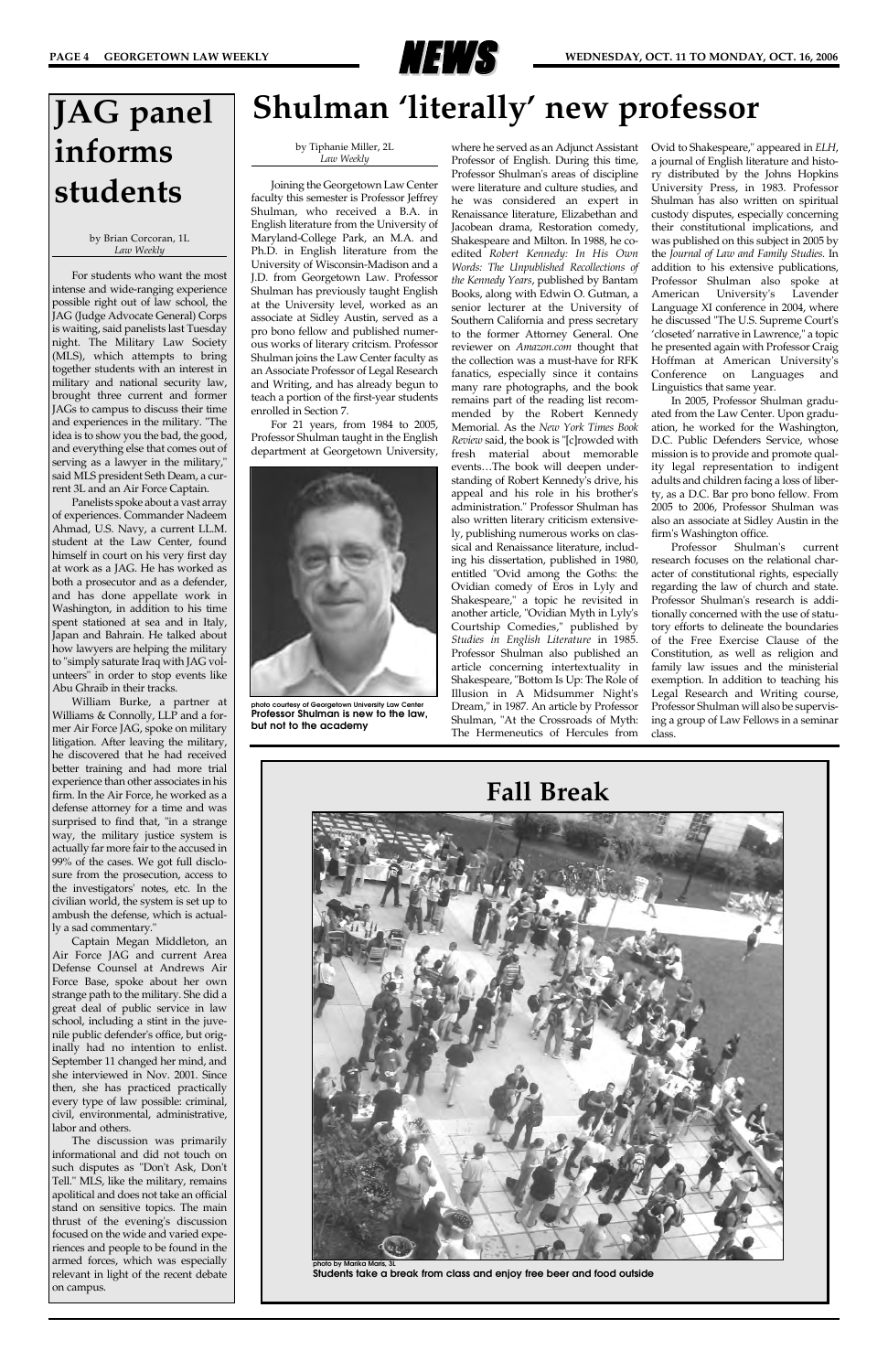

### **AIDS walk raises money and awareness in D.C.**

by Brianne Kennedy *Law Weekly*

The rate of AIDS cases in the District of Columbia is around ten times the national average. Some reports put the number of people in the District with HIV or AIDS as high as one in twenty.

On Saturday, Oct. 8, two groups of Georgetown Law students made their way downtown to do something about it: walk in the 20th Annual AIDS Walk Washington.

Jacqueline Smith, 1L, coordinated the participation of Georgetown Outreach, a community service group resurrected this year by a group of 1Ls, which had eight students attend the walk.

Ethan Krasnoo, 3L, coordinated the Georgetown AIDS Law Movement team, which included about ten student walkers.

The Georgetown AIDS Law Movement is as student group that was established two years ago and deals with all aspects of HIV, AIDS and the law.

Before the walk, participants gathered in Freedom Plaza, at 14th Street and Pennsylvania Avenue NW, to listen to music by groups like the Gay Men's Chorus of Washington, which sang the national anthem, and to speeches by community leaders like Congressional Delegate Eleanor Holmes Norton.

Although the effect that AIDS has had on D.C., the nation and the world

job keeping it positive," Smith said of the pre-walk activities.

Along the route of the 5K walk, which raised more than half of a million dollars for Washington's Whitman-Walker Clinic's AIDS and HIV services, walkers were greeted by people cheering them on from the sidewalk.

Together, Georgetown Outreach and the AIDS Law Movement team, which also was open to people who had signed up to join at the Student Organizations Fair and at a recent Outlaw meeting, raised \$750 for the Clinic, which they requested to be devoted to the activities of its Legal Department.

is a depressing one, "they did a great weekend, when many of them make plans to be out of town.

The Whitman-Walker Clinic's Legal Department, Krasnoo said, does a lot of work to help people who are infected with HIV or AIDS get public benefits, and address issues like discrimination and immigration.

The history of AIDS Walk Washington is interesting. As the *Washington Post* reported, "Over the years, the walk's objectives have shifted, from a call for political recognition of a health crisis in the early 1990s (when marchers numbered 20,000) to an effort to assist cash-strapped Whitman-Walker last year (when about 3,300 walked)."

In fact, both Smith and Krasnoo believe that many more Georgetown Law students might have participated this year if it had not been a three-day

"There was a lot of interest," Smith said. But, "I got a lot of emails from people who were interested in walking but couldn't because of the threeday weekend."

Krasnoo agrees. "There was a lot of support," as he told people at the Law Center about the walk, he said. Still, last year there were at least 20 people who ended up walking in his group, instead of just 10.

Regarding the walk overall, though, Krasnoo said, "We were afraid with the rain that there wouldn't be a big turnout… but once the walk started there were a ton of people."

Smith felt that Georgetown University as a whole was well-represented at the walk, where she saw a lot of people wearing Georgetown sweatshirts and other gear.

Georgetown Outreach will be holding a second AIDS-related service project later this month, and anyone is welcome to participate. Next month they hope to take part in service activities related to homelessness.

Upcoming Georgetown AIDS Law Movement activities include cosponsoring a Keg on the Quad, organizing panel discussions and hopefully organizing an appearance and speech by Stephen Lewis, the UN special envoy for HIV/AIDS in Africa.

by Sean Byrne, 3L *Law Weekly*

On Wednesday, Oct. 4, the Student Bar Association held its annual Oktoberfest celebration. The Oktoberfestivities, taking the weekly slot usually occupied by Keg on the Quad, featured hundreds of Georgetown Law students enjoying beer, brats and beautiful weather (all brought by the good folks at SBA).

For purveyance of Bavarian food and drink, SBA selected Old Europe, a Glover Park German restaurant that will celebrate 60 years in the District next year and is a caterer of past Georgetown Law Oktoberfests. Old Europe brought 768 bottles of beer (Köstriker Oktoberfest and some domestic beers), 100 pounds of bratwurst, four gallons of German potato salad, four gallons of German noodle vegetable salad, 100 pieces of chicken schnitzel (breaded chicken), ten gallons of hand-made cheese spaetzle (pasta) and 150 pieces of vegetarian shish-kebab. Despite the cornucopia of delicious delicacies, there was a lack of sauerkraut. The mustard, however, certainly merited a shout out. The Old Europe chefs began setting up at 2 p.m., beginning with a portable charcoal grill so that students could enjoy the bratwurst freshly-cooked, at their peak of flavor. Students began congregating on the terrace outside of the Sport and Fitness Center well before the official 3:30 start of the event. Instructed to wait until the appoint-

ed time to release their vittles, Old Europe staff guarded the bounty valiantly and effectively, allowing only those students who were TIPStrained and would be serving the beer to abscond with their schnitzel early.

The serving of beer in bottles as opposed the usual Wednesday kegs, while reducing beer loss due to foam, did create bottlenecks at the recycling bin: students being too environmentally conscious given the two or three temporary recycling containers specifically set up for the event.

Though quite sure of their enjoyment of the event, Georgetown Law students were quite unsure as to what the original Oktoberfest celebrated. Several students, Juan Barrientos, LL.M., Marika Maris, 3L, and Raya Bakalov, 2L, among them, predicted that beer provided the inspiration for the celebration. The vaunted beer tents of Bavaria, however, did not arrive on the Theresienwiese until around three quarters of a century after Oktoberfest had begun. Another family of popular, though unfortunately incorrect, responses centered around the time of year: "The harvest," said Dave Freeburg, 1L; "Fall," said Ozge Solmazer, LL.M.; and "The equinox," Jason Porter, 3L, said. Self-identified Native American Kyden Creekpaum, 2L, offered, "Our German heritage," while Professor Mike Frisch, identifying himself as Professor Bauman, guessed, "Something German, not Halloween."

"An historical event in Germany? Something involving [Iron Chancellor Otto von] Bismarck?" surmised Leslie Lai and Matt Fischer, 2Ls, with Fischer adding, "Possibly an invasion of Poland?"

One student pointed out that while he or she did not know the reason behind the Oktoberfest celebration, he or she did know of a spring German festival during which an Asparagus Princess is crowned.

And Damon Martichuski, 3L, provided confidently, "Oh! The Boxer Rebellion!"

Of the students interviewed,



only one, Hiram Powers, 1L, provided a correct, if incomplete answer. "I think it's… a wedding?" guessed Powers, and indeed, a wedding it is.

In the autumn of 1810, Crown Prince Ludwig of Bavaria married Princess Theresa of Saxe-Hildburghausen and celebrated the event with a horse race in Munich. Enjoying the festivities so much, the local citizenry decided to hold a festival every autumn, eventually moving the dates from entirely in October to primarily in September to capitalize on more favorable weather.

### **SBA Oktoberfest brings festivities, food to quad**



**photo courtesy of** *Washington Post* **Rain may have dampened turnout but not spirits at Saturday's walk**

**photo by Marika Maris, 3L Students enjoyed a taste of Germany mixed with some beautiful Washington weather on the Tower Green**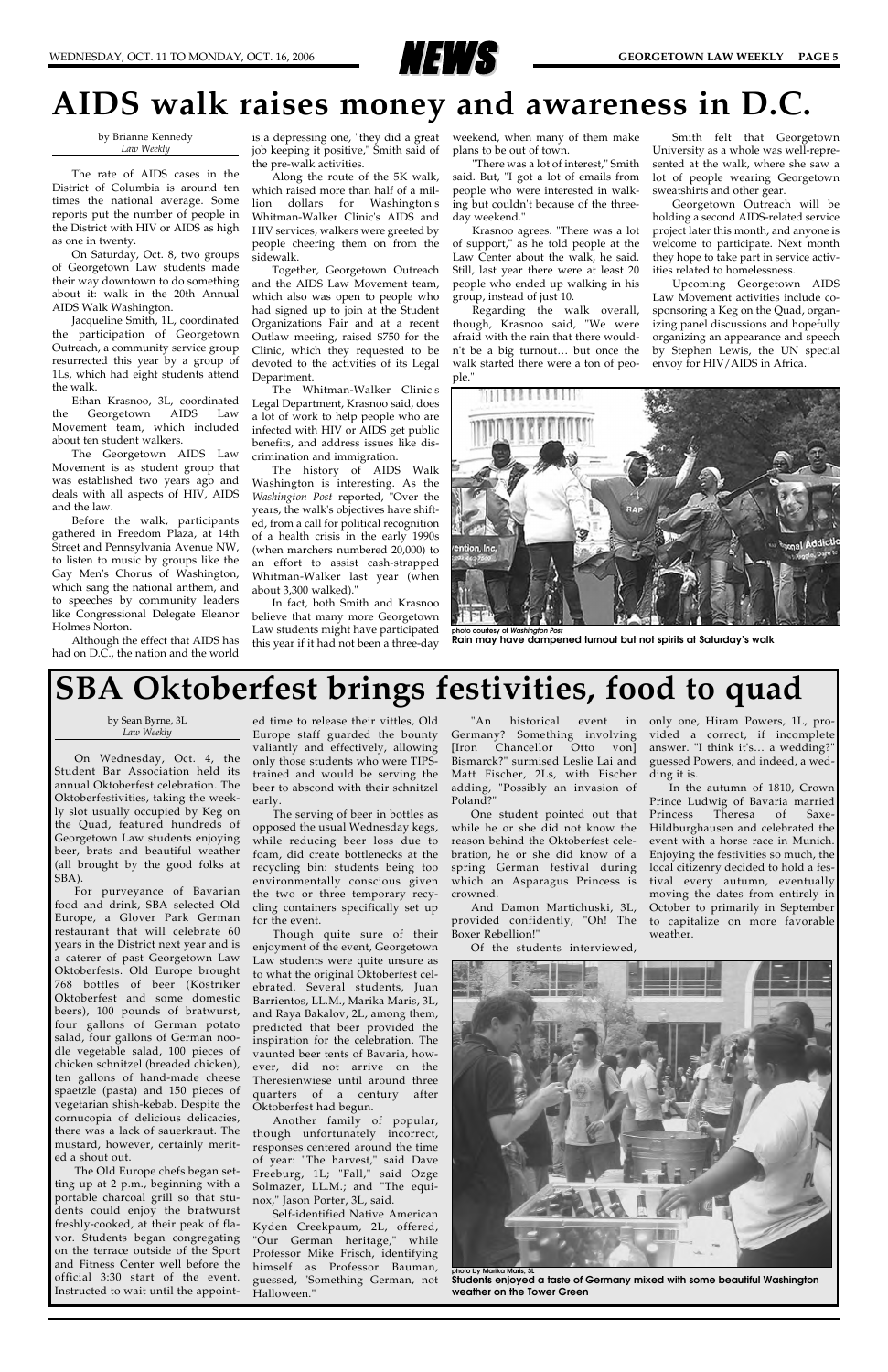

other Georgetown students for holiday meals at the Main Campus. JLSA also referred students to synagogues throughout the Washington area that accommodate all observance levels.

Observance of Yom Kippur requires a 25-hour fast beginning and ending at sundown. During the holiday, observers ask God for forgiveness of sins committed during the past year. JLSA hosted a potluck meal to break the fast on October 2 in the Gewirz TV Lounge. Approximately twenty students participated in the dinner, bringing bagels, salads and a variety of traditional pastries and desserts.

JLSA Co-President Josh Pila said, "High Holiday programming helps Jewish students interact with other Jewish students of varying ages and class years on a familiar and common basis." Observance of the holidays, he noted, "allows the community to grow stronger and more cohesive."

The Muslim holy month of Ramadan involves a month-long fast during daylight hours. Ramadan commemorates the month when it is believed the Koran was first revealed. Between dawn and dusk, observers abstain from food and drink, as well as evil thoughts, actions and words. They are encouraged to be more charitable and to strengthen ties with family and friends during the month.

Muslim Law Students Association (MLSA) president Muizz Rafique says that observance of Ramadan helps to foster spiritual growth and self-discipline. "If you can abstain from something that you are allowed to do, it is easier to stay away from things that are forbidden," Rafique said.

MLSA is hosting a "break-fast," or Iftar, in the Gewirz TV Lounge every Wednesday during the month.

Different styles of Halal food are offered each week. The first week's Iftar offered Popeye's chicken from a Halal franchise, while last week featured Afghan and Pakistani food.

Daily break fasts are offered on the Main Campus for the entire Georgetown Muslim community. Groups have been traveling from the Law Center to participate in these meals on days when the break fast is not held at the Law Center. Rafique says that going to the Main Campus during this month "helps to build unity between Law Center and Main Campus Muslims."

Balancing observance of holidays with the demands of classes can be challenging for students of both faiths.

The daily requirements of Ramadan observance may require a major change in a student's everyday schedule. Observers are encouraged to wake up before dawn in order to eat and say morning prayers before the fast begins. Rafique says that, for him, having evening classes twice a week makes breaking the fast particularly challenging. "The fast actually ends when I am in class, so I sit there with my food ready, or wait for the professor to take a break to finally eat," he said.

Although Rosh Hashana took place on a weekend this year, the obligations of the holiday still created a challenge for some. "It can be difficult to keep up with reading assignments when traveling home for the holiday or attending services for the whole weekend," Pila pointed out. Yom Kippur fell on a Monday this year. "As far as I have heard, the Law Center and individual professors were very accommodating for missed classes," he said.

Ramadan will continue through Sunday, Oct. 22, and is followed by Eid ul Fitr on Oct. 23.

The Jewish holiday of Sukkot began on Friday, Oct. 6, and will continue through the 13th. Sukkot is a harvest festival that also commemorates the 40 years Israelites from Egypt spent wandering in the desert, living in temporary dwellings. During Sukkot, observers are required to build and eat all meals in a temporary structure called a Sukkah. Last Wednesday, JLSA members constructed and decorated a Sukkah on the northwest corner of the McDonough patio.

Both groups are planning continued observances throughout the month. The JLSA will host a free kosher deli lunch on Wednesday, Oct. 11, in the Sukkah next to McDonough. In addition, there will be a Shabbat service and dinner at Professor Richard Chused's home on Friday, Oct. 13.

MLSA will host its next break fast meal in the Gewirz TV Lounge at 6:36 PM this Wednesday, Oct. 11. On Oct. 18, an interfaith break fast will be held in connection with JLSA, Christian Legal Society and the Catholic Legal Forum. Rafique says that the MLSA is encouraging non-Muslim students to experience Ramadan observance by joining the Muslim community in fasting that day.

Ramadan celebrations will culminate with the annual Eid dinner on Monday, Oct. 30 at 6 p.m. on Gewirz 12th Floor. The dinner will feature a documentary film by Alexander Kronemer, an American convert to Islam. The film, entitled "Three Faiths in One Land: The Rise and Fall of Pluralism in Medieval Spain," explores the history of Islamic Spain.



**Ramadan is a time for reflection and prayer for Muslims around the world, including those at the Law Center, seen here praying in Gewirz**

#### **HOLIDAYS from page 1**

### **Holidays a time for reflection for Muslims and Jews**

### **Disability services gets new administrator**

by Victoria Taylor, 3L *Law Weekly*

Over the summer, the Law Center instituted a new administrative position, Director of Disability Services. The permanent position, filled by Marianne Huger, was created after lobbying by the Georgetown Law Disability Rights Group and at the request of students who previously needed to coordinate separately with at least three different administrators. Originally from North Carolina, Ms. Huger graduated from Georgetown College in 2003 and obtained a Masters Degree in Higher Education Administration from George Washington University in Dec. 2004. She is currently continuing her education at GW, pursuing a Doctorate of Higher Education Administration, and focussing her dissertation on disabilities. Before working at the Law Center, Huger worked as an assistant to the Dean of Students at the Medical School. She is hopeful that the research she is undertaking for her dissertation will help her bring a practical and theoretical balance to her work at

the Law Center.

Huger noted that one of the first things she did was to create a Confidentiality Agreement, which is signed by staff members who work with students. As many departments are in part staffed by Law Center students, it is important to many students that details of their disability remain confidential. In addition to safeguarding students' privacy, Huger was also concerned that much of the institutional knowledge regarding the best way to accommodate different challenges was being lost, as it often took a semester or two for a problem to be identified, another one or two for it to be properly addressed and then soon thereafter the student graduated. The new position allows for a more formalized process to coordinate accommodations for students with disabilities. The website set up by Huger, accessible from the Student Services webpage, via the "Academic, Career and Personal Services" page, *law.georgetown.edu /counseling/disabilities.html*, contains a form for students to submit, which allows her to open a file and proper-

ly follow-up on the accommodations she is able to provide for them. The position also means that students with disabilities will no longer have to speak with various deans in order to properly be accommodated. Ms. Huger can communicate directly with the Dean of Students, the Audiovisual Department, the IT

Department, the Facilities Department or the Registrar on behalf of the student to coordinate the best facilitation.

After her initial familiarization with the position is complete, Huger has plans to go beyond offering basic services and pursue additional programs. Going forward, she is interested in looking at new technology, not yet offered at the Law Center, which may be able to assist students and also to coordinate programming at the Law Center about disability awareness and diminishing the stigmas concerning disabilities.

Huger promises a student-oriented focus, in which input from students will hold great weight. She noted that this outlook would mirror the feeling existing at the Law Center. When interviewing for the position, she met not only with deans but also with students with whom she would be working.

The biggest challenge facing Disability Services, noted Huger, considering the positive interaction she has had with various administrative departments, is the physical buildings themselves. While Hotung and Wolff Library are relatively new, many of the buildings on campus, with their traditional sets of stairs, narrow pathways in large tiered classrooms and close-set chairs can present problems to students with impaired mobility. However, Huger stated that she is reluctant to say "No, it can't be done" and is looking forward to working with students to come up with creative solutions to challenges which may present themselves. Ms. Huger is available at *hugerm@law.georgetown.edu* or (202) 662-4042. A brochure, titled "Services for Students With Disabilities," is available on the department Web page which summarizes the services available.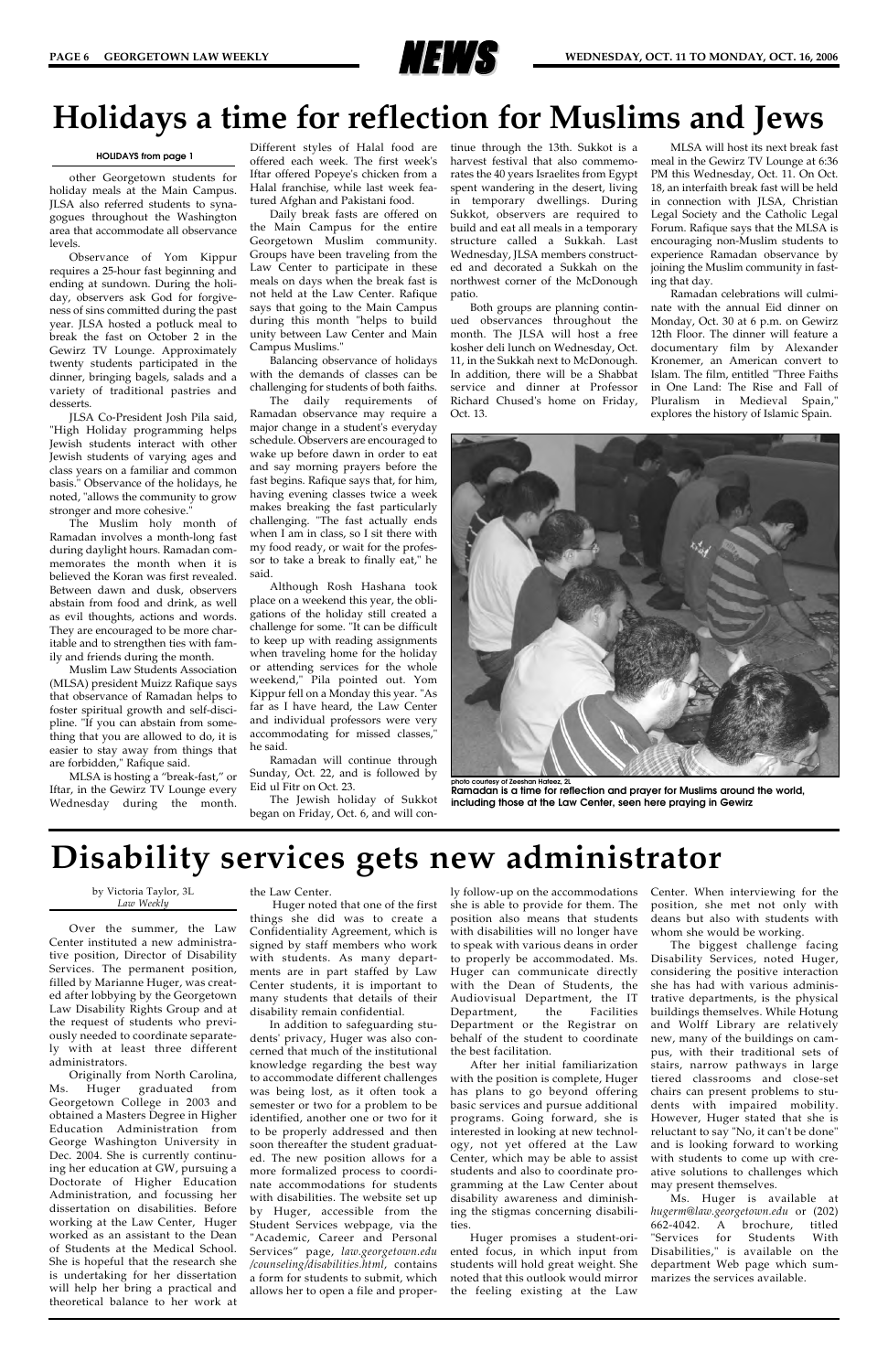

*Whatcha gonna do when they pun for you?*

#### **On Campus**

Thursday, Sept. 22: A laptop last seen in McDonough 335 was reported missing. The incident is currently under investigation.

Tuesday, Oct. 3: A student reported the theft of a sweater from the Wolff library. The student left the sweater unattended for a brief period on one of the library tables and it was gone upon his return. The theft occurred the afternoon of Wednesday, Sept. 27. *-DPS Reports*

### **Around Town**

**At GWU, the swan song of the bong (Wednesday, Sept. 27):** Housing programs saw drug paraphernalia in a Thurston Quad room during a random health and safety inspection and notified University Police. After a search the police found 3.5 grams of marijuana. They refused to say whether the student was freaking out, man, or whether he offered police some interesting insights into the ways of the world.

**Also in Foggy Bottom, note that threats do not pay (Wednesday, Sept. 27):** A student who works at the ticket counter in the Marvin Center alleged that a female threatened her. The female apparently came to the ticket booth and asked for tickets. Upon being informed that there were none available, the suspect left a rude note near the glass window and walked away. No word on whether the note said "thanks anyway, but GW basketball sucks compared to Georgetown, or even George Mason, for that matter." In any event, you can be sure the writings were well noted by the UPD.

**Still at GW, don't play ball (Friday, Sept. 29):** University Police received a report that a fire alarm had been falsely pulled in Fullbright Hall. Upon arrival, UPD discovered that the plastic cover of the alarm had been pulled off, which triggered the alarm. A student reported hearing people throwing a baseball in the hallway before the alarm sounded, and thus officers believe the baseball hit the cover and activated the alarm. They also might believe that the perpetrators are aspiring Yankees, since they pay a ton of money to attend GWU yet have horrible pitching. *-Courtesy The Hatchet (GWU)*

#### **And Elsewhere**

**In Spring City, Tennessee, be "underwear" of the police:** Cameras at the Big Apple Market in Spring City caught a pair of criminals as they made a brief getaway with a 200 pound safe and a few cartons of cigarettes, recently. It was their costumes, however, that gave them away to the fuzz, as they were busted wearing their sons' "tightywhitey" underwear on their heads, along with a pair of socks. Word is that they are actively being recruited to write fashion advice for the Law Weekly.

*-Courtesy WTVC*



### **Candidates file this week for SBA spots**

may notice that this year's elections are occurring later than they did last year, and they are correct in that assessment. Elinor Ament, 3L, co-chair of the SBA's Election Committee, noted that the student government wanted to hold elections last week (the week beginning Oct. 2) but the process was delayed for a variety of reasons. The employee at Information Systems Technology (IST) who is an expert with the election software was unavailable early in September, and so the election was delayed out of concern for accuracy.

Ament pointed out, however, that incoming delegates will only miss one meeting as a result of the delay and thus she did not expect the delay to cause much of a problem in terms of 1L, transfer, and LL.M. representation in student government. "It's a longer delay than I would have liked," mused Ament, but she said that the upshot of the delay is that there has been a longer advertising period to get candidates involved in the election process. The hope is that this will produce a more robust candidate field and yield more choices for those who log on to the polls next week. She also thought that interested candidates might attend the SBA meeting held yesterday and have a better idea of

what they were getting themselves involved in. "Hopefully people will have the opportunity to get excited," said Ament.

Jimmy Dubois, 3L, Ament's cochair on the Election Committee, concurred and noted "We hope all people who are thinking about running [attended] the meeting."

Some confusion about the election's timing may have been spurred by an email sent out to the SBA Executive Board from Dubois stating that fall elections would be held on Oct. 11 and 12. This announcement was followed by an email sent last Tuesday, just two days before the filing deadline for candidates listed in the original email, noting that the election was in fact Oct. 18 and 19. Because the email was sent out only to the Executive Board, however, it is unlikely that Dubois's typo had any large effect on the electorate. In any case, the mistake was quickly caught and corrected by the co-chair, who encouraged recipients to notify all interested parties that the election was to be held on the 18 and 19 of October.

The email did explain, however, that the original dates sent out were those that IST were using to run a test election. While in the past SBA advertised the dates for the test elections, this year they are not doing so because they only need about a dozen voters in each category to test

the system. Ament stressed, "We're concerned about online election issues even at this local level. I do trust our system. I think it's very good." She also pointed out that the system is designed to preserve electoral integrity even while facilitating voting, and that there is no possibility of students voting twice.

The election mechanics themselves, for those who are unfamiliar with them, are unique to the Law Center and designed to give students the greatest opportunity to vote in a flexible manner. The SBA utilizes 48-hour online elections, so that students can vote from class, home or Courtside. In fact, the governing body was so enthusiastic about the system that they used their own funds to buy the online elections system, which has been in place for several years. "It's a good system," Ament asserted. "We paid for a good system and we want to use it."

Dubois was excited by the initial response he had seen from the 1Ls, transfers and LL.M.s. "We are encouraged by the response we've gotten in all the classes we've been able to visit."

In the end, Ament said that she is looking forward to welcoming her new colleagues after the polls close next week. "I'm looking forward to having 1Ls on SBA again."

#### **ELECTIONS from page 1**

#### by Brian Corcoran, 1L *Law Weekly*

A crowd gathered on the 12th floor of Gewirz last Thursday night to celebrate the Mid-Autumn Moon Festival, an event organized by the Chinese Development Forum (CDF), the Korean-American Law Students Association (KALSA) and the Korean Graduate Students Association (KGSA). A huge turnout led to a night of socializing, celebration, and plenty of excellent food, as well as end-of-the-night raffles and a last minute run to Chinatown to refill the emptied tables of food.

The Mid-Autumn Moon Festival is celebrated in China, Vietnam and Korea on the 15th day of the 8th lunar month, a time when the moon is at its fullest and brightest. Traditionally, it is a time when families sit down together to eat moon cakes, pay respect to their ancestors and give thanks for the harvest. Although the festival is supposed to be a family holiday, much like the American Thanksgiving, many of the Chinese, Korean and Vietnamese students at the Law Center do not have families in D.C. In holding the festival, the organizing groups wanted to bring those students together to celebrate the holiday like a family would, and to provide special treats like the moon cakes, a labor-intensive Chinese confection ordinarily only found at ethnic groceries outof-town, which aren't easily accessible for most students. Although the event was mostly attended by Asian students, there were plenty of other students as well. "This is a great socializing opportunity for students who are interested in such cultures," noted Ning Zhang, a leader of CDF. "The diversity of the student body

is one of the best things GULC has to offer to its students, and we hope that this festival can also help boost the understanding and appreciation of certain East Asian cultures at GULC. Especially for students interested in pursuing legal careers related to certain East Asian countries, the events our organizations hold provide invaluable exposure and networking opportunities."

Zhang also emphasized the way in which organizing this festival had been a learning and cooperative experience for the various Asian communities on campus as well, saying, "Bringing together several groups really lifts the event beyond narrow cliques." KALSA and KGSA helped the CDF to organize both financially and logistically, and the members got a chance to learn about the way other cultures celebrate the same event.

The festival is an Asian tradition

over 3000 years old, dating back to the Zhou dynasty. The moon, and its association with female elegance and beauty, holds a special place in Asian folklore, and the moon cakes themselves, confections made of lotus paste and dough, represent an ancient tale about Chang Er, the Lady on the Moon.

There are many variations on the story, but the one given on Thursday night recounted how Chang Er, a beautiful girl, had tricked a cruel king out of the pills of immortality. When she swallowed the pills to keep them from the king, she found herself flying up to the moon, where she lives to this day with a rabbit and an old man. The festival memorializes the beautiful and immortal Moon Goddess, and the salted egg yolks found inside many moon cakes represent her loneliness on the moon.

The moon cakes also represent a slightly later historical event. According to Chinese folk legend, the end of the Mongol Yuan dynasty was sparked by a Han Chinese rebel leader named Liu Fu Tong, who placed secret messages inside the moon cakes to coordinate the uprising, which took place on the night of the Mid-Autumn MoonFestival.

Today, the moon cakes are eaten to remember both legends. And a very tasty way of remembering they are.

### **Moon Festival out of this world**



**photo by Marika Maris, 3L Students had a tasty experience last week when Moon Cakes made their way to Gewirz**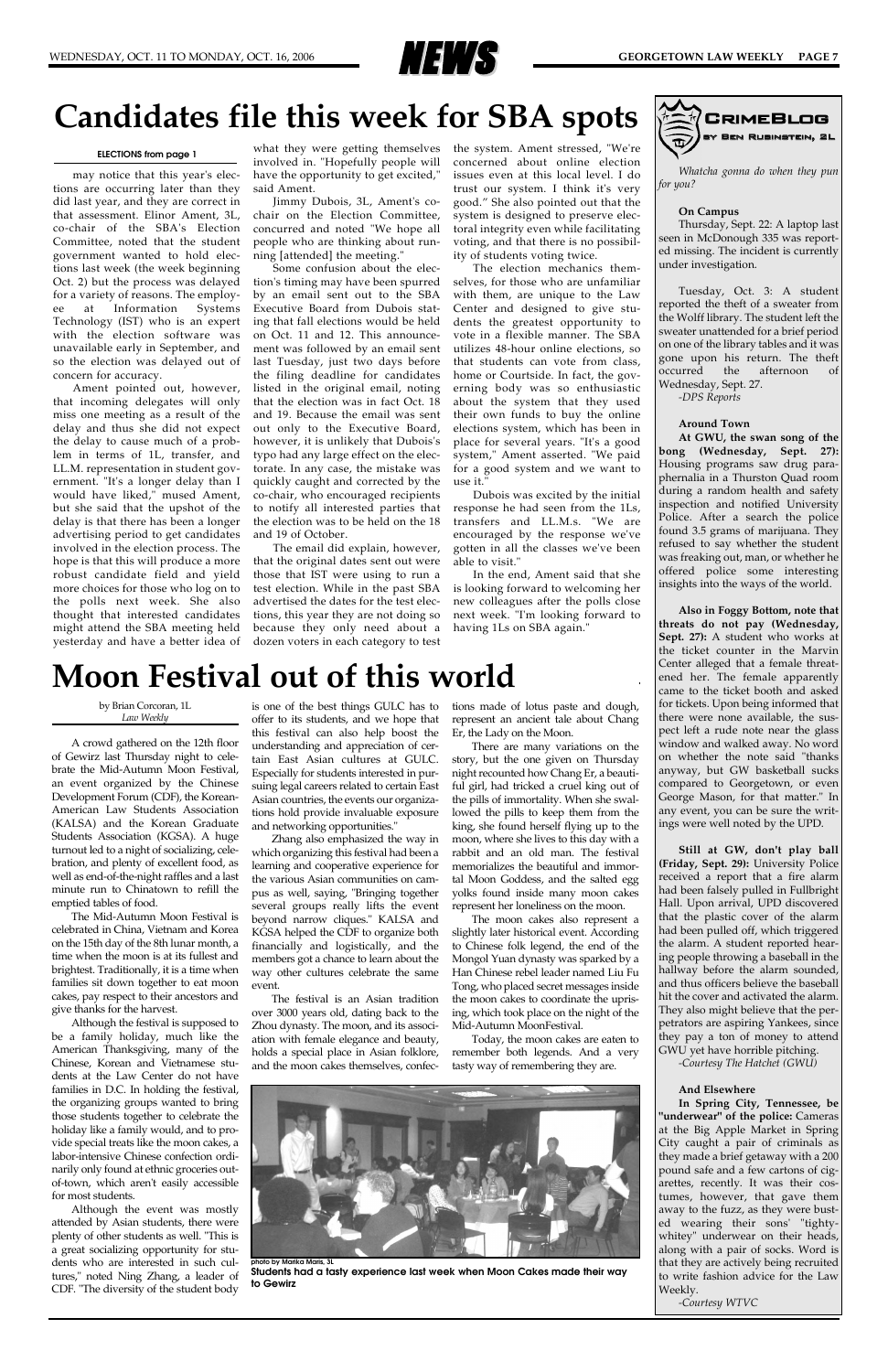

#### Harsha Rao, 3L *Law Weekly*

How the people of Philadelphia rejected the Savior and will never win the Super Bowl: a Gospel in 3 parts.

**I.** On March 16, 2004, the Savior came to Philadelphia. A city longdevoid of a sports championship and fielding the three-time NFC champion runners-up in the Donovan McNabbled Eagles was itching for someone to lead it to the Promised Land - or at least to the Super Bowl. And then in a cloud of controversy and an elaborate threeteam trade came Terrell Owens, the Savior of the Eagles and the City of Brotherly Love, to lead the Eagles to the Promised Land. But the people of Philadelphia refused to listen to his teachings, and instead condemned Football Jesus to the purgatory of organized sports: Dallas.

**II.** After years of mediocre play, the Eagles hired Andy Reid to right the ship in 1999. Reid quickly turned things around by drafting Chicago schoolboy legend Donovan McNabb. The McNabb-Reid pairing produced immediate dividends as the Eagles repeatedly advanced to the NFC Championship game. But for three straight years the Rams fell short, leading to calls to find a viable deep threat. In an attempt to finally make it to the Super Bowl, the Eagles engineered a complex three-way trade to bring the talented but temperamental receiver Terrell Owens to Philly. Things worked out fantastically during

Owens' first season, as he caught 14 touchdowns and gained 1200 yards before a season-ending injury knocked him out after his 14th game. Football Jesus vowed to come back for the Super Bowl and, going against multiple doctors' advice, Owens risked his career to take Philadelphia to the Promised Land. But despite T.O.'s gain of 122 yards on nine receptions, his teammates let him down and the Eagles fell to the champion Patriots. Afterwards, the media ignored Football Jesus' amazing



comeback, and instead focused on media darling Tom Brady.

T.O. risked his career to play in the Super Bowl. If he'd become permanently injured, the Eagles could have cut him and he would have had no ability to get a new contract. But Football Jesus had faith in his new team, and in the offseason T.O. went to the Eagles looking for a reward for that faith: a new contract. But Owens trusted the wrong people as the Eagles refused to reward their hobbled superstar, instead ignoring and criticizing him. The Eagles assumed that T.O., like their other players, would keep the contract dispute under the table. But the Eagles didn't know that this Jesus was a little whack. T.O. went on the offensive and held numerous irrational and confounding press conferences, destroying his relationship with the city and the quarterback that had abandoned him. The glory of the Super Bowl run had ended and the City of Brotherly Love had forsaken its savior.

After T.O.'s inglorious exit, the Eagles spun everything as his fault. But really, who didn't think Owens was a little crazy before the Eagles traded for him? This was a man who fought with coaches, forgot to sign key-free agent documents, and insinuated that his forer quarterback was a homosexual. Everyone knew T.O. was crazy. T.O. knew T.O. was crazy. But apparently McNabb and Reid missed this startlingly obvious fact and assumed he was a rational human being. See, T.O.'s magic only comes on the field, where he becomes Football Jesus, an unstoppable wide receiver and warrior who refuses to submit to injuries. Off the field, the crazy comes out. Now, if the Eagles had merely bitten their tongues and rightly rewarded a man who risked his career to play in the Super Bowl, Philadelphia would be dominating right now. If Donovan McNabb had been the bigger man and not worried so much about a bruised ego, the Eagles would be dominating right now. If Andy Reid had actually attempted to manage a troubled but talented receiver, the Eagles would be dominating right now.

Sure, the Eagles are 4-1, but who

have they played? They have wins over the mighty Packers (1-4), the unbeatable 49ers (2-3), and the dominant Texans (1- 3). Those teams might have been good 10 years ago, but they're the bottom of the barrel in 2006. The Giants won two Super Bowls in the 80's with crazy Lawrence Taylor. The Cowboys won a Super Bowl in the 70's with crazy Duane Thomas. The Eagles threw away a chance in the 2000's with crazy Terrell Owens. Philadelphia will do well this season thanks to a weak schedule, and it'll probably make the playoffs, but it'll be out quicker than the Yankees. All because it were unable to manage Football Jesus off of the field.

**pto courtesy of A T.O. = Jesus**

**III.** Jesus came to lead the people of Philadelphia to the Super Bowl. But this Jesus was a little whack. Although he could pull miraculous one-handed catches out of wobbly passes, remarkably recover from season-ending injuries, and inspire the masses to believe in something great, he turned crazy when he wasn't given the respect he deserved. Despite risking his career to lead the Eagles to the Super Bowl, he was betrayed by a weak-stomached quarterback and arrogant organization. The Eagles lost their window of opportunity and will never again come close to the Super Bowl. On the other side, the Cowboys are floundering with T.O. after losing to the Eagles on Sunday. But, despite that loss, there will be a second coming for Football Jesus. Just not when Drew Bledsoe is the quarterback.

### **Harsha Rao is better than you - Football Jesus**

Zeeshan Hafeez, 2L *Law Weekly*

"There was hope until I crushed it,". Harsha Rao told me on the way to the premiere match-up of the week between the two Law Cebter teams in the intramural Georgetown Graduate Student Flag Football League early last week at the Main Campus practice fields.

Having just found out that I had joined the team that had the unfortunate luck to face the juggernaut *J Deez*, I felt I had the fiduciary duty to explain to my team, the *12b6ers*, exactly what they were up against - that three members of the opposing Law Center squad played some college football and that no team had scored any points against the team to date. Needless to say, that the team in my car was a little intimidated.

"Maybe they won't show up." Sure enough, only three players on the opposing squad were in attendance, while a fourth, Neal Fisher, 1L, was there but was recovering from a motorcycle injury with pins in his leg. The team needed five players on the field to play, so I was traded for an undisclosed sum to the opposite team, so the game could go on.

The *J Deez* roster had four healthy players and the injured underground Georgetown football player, Fisher, played despite being hurt, so that five men would be on the field. The *12b6ers* took the ball to start the game and drove the length of the field taking advantage of the shorthanded squad to go up 6-0, after failing to convert on a 2-point conversion.

The *J Deez* fought back, led by scrambling QB Ande Durojaiye, 1L, who put on a performance that drew comparisons to Texas Standout Vince Young. The *J Deez* were then able to go up 7-6 going in to the half, thanks much to some amazing runs by Durojaiye. In the second half, three *J Deez* players arrived, and there was no coming back for the *12b6ers*. The *J Deez* finished the game 28-6, to remain undefeated.

After defeating Harsha Rao yet again, I asked him how he felt about the trade. I asked him what he got in return for sending me to the opposing squad, and he responded, "pride and self respect." All I knew was there was even more proof now that Harsha Rao was definitely not better than me, and that people are still on the lookout for the person(s) whom Harsha Rao is better than.

#### **Main Campus Sports**

The Georgetown Field Hockey team that was the sole winner in the last Hoya Report, lost 5-1 against UConn. It is worth mentioning that the Huskies are ranked Number 10 in the nation and the Hoyas only took two shots on goal. It came as no surprise that the Lady Hoyas lost stacked up against such difficult odds, and fell to 4-7-4.

Meanwhile, the Women's Volleyball team dropped a decision that they came in to with every chance of coming back with something. The Lady Hoyas took on the Lady Mountaineers of West Virginia, and fell 3-0. West Virginia came in to the game having won only won of its previous twenty games. The Hoyas dropped to 5-12.

The Women's Soccer team followed the trend of the Lady Hoyas in its 1-0 loss to the 15th-ranked Lady Louisville Cardinals. Georgetown put up a valiant effort, but failed to capitalize on numerous scoring opportunities. In the end, a goal in the 89th minute sealed the Lady Hoyas' unfortunate fate.

Luckily for the women of Georgetown University, all was not lost. The Georgetown Women's Tennis team was able to defeat the Delaware Blue Hens 4-3. The team is undefeated after winning its first dual match of the season.

The men of Georgetown were unable to record success of any kind. The Men's Soccer team faced the challenge of the 8th ranked Notre Dame Fighting Irish. It was a challenge it was unable to overcome, as the team fell 4-1.

Finally, to close out the Report, the Hoyas Football team fell to Lehigh 28-3. Nothing positive can be said about the home team's performance, aside from maybe the leg of Freshman David Corak th converted a 38-yard field goal. This has extended the Hoyas losing streak to four games. For those of you Hoya hopefuls who still believe in the team, you can catch the Hoyas this Saturday at home against Bucknell at 1:00 p.m.

*If you know of anyone who Harsha Rao is better than, alive or dead, real or fictional, please send their name(s) to* lawweeklysports@gmail.com*.* 

### **Hoya Report - Law Center flag football**

**Swimming and Diving** Potomac Relays Friday, 5 p.m. @ American University

### **Softball**

v. Maryland Saturday, 11 a.m. @ College Park, Md.

#### **Football**

v. Bucknell Saturday, 1 p.m. @ Washington, DC

#### **Men's Soccer**

v. West Virginia Saturday, 1 p.m. @ North Kehoe Field

### **Women's Volleyball**

v. USF Saturday, 2 p.m. @ McDonough Arena

**Field Hockey** 

v. Lafayette Sunday, 12 p.m. @ Kehoe Field

### **Georgetown Law Sports Georgetown Law Softball**

Saturday, 11 a.m. @ West Potomac Park

**Georgetown Law Rugby** Friday & Sunday, 2 p.m. @ 3rd and Madison, National Mall

**Women's Basketball Club** Sundays, 6 p.m. Sport and Fitness Center

### **This week's GU Sporting Events**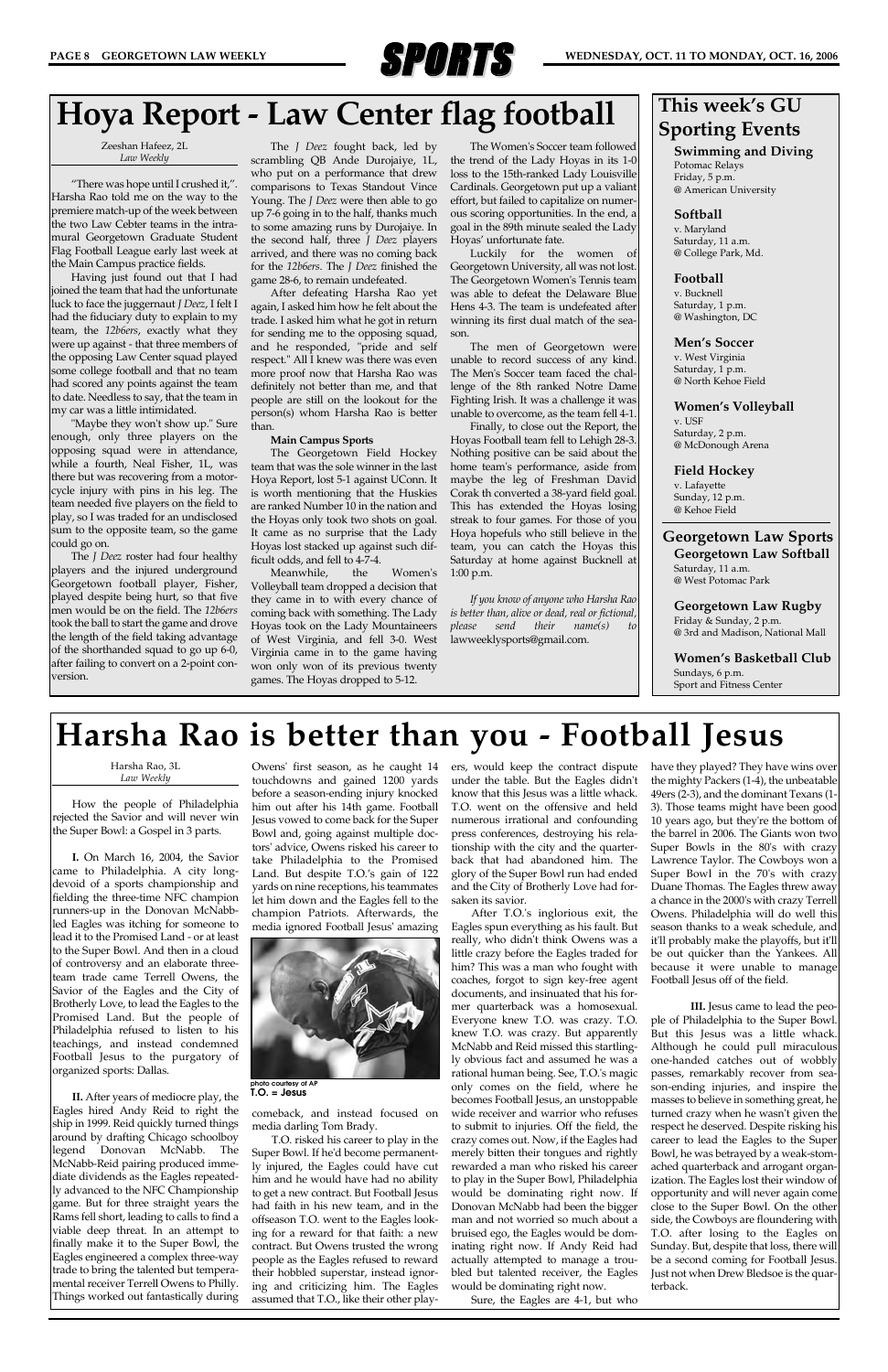

Adam Taylor, 1L *Law Weekly*

So, it's October again, and if Tommy Lasorda is to be believed, we all live for the baseball postseason. Because the former Dodger manager's generalizations may not apply to all law students, especially those of us 1Ls busy writing memos all week and weekend, here's a recap of the Divisional Series of both leagues. As background information, four teams from each league qualify to play after October 1: the three division champs and one wildcard team (the nondivision champ with the best record). This first round of the playoffs pits teams in a best-of-five "short series." Without further ado, on to the recaps.

### **American League Oakland v. Minnesota**

Oakland swept the Twins in three games. The American League West champion A's took two games in Minnesota before returning home to finish off the Central Division champions.

Both teams are remarkable for their yearly success despite their relatively low payrolls. Both Minnesota and Oakland are in the bottom half of the league in payroll, yet both find themselves at least on the cusp of the playoffs every year.

Game 1 of the series saw Frank Thomas, the slugger who spent most of his career with the Chicago White Sox before signing with Oakland over the winter, hit his first two postseason homeruns since 1993. Thomas hit the

second shot in the top of the 9th inning to provide the winning margin as Oakland won 3-2.

Games 2 and 3 were not as close, and Oakland proved itself to be the better team, scoring a combined 13 runs to Minnesota's 5. Very little went right for the Twins, who allowed an inside-thepark, two-run homerun in the 7th inning of Game 2. By sweeping the Twins, Oakland makes its first appearance in the American League Championship Series since 1992.

#### **Detroit v. New York Yankees**

Every year, people expect at least one New York baseball team to be playing after the first week of October. This year, however, that team is not the Yankees, who fell in four games to the AL Wildcard Detroit Tigers. The Yankees, with their famed payroll approaching \$200 million, the highest ever in the history of Major League Baseball, lost Game 2 at Yankee Stadium

and dropped two more in Detroit.

The New York lineup, described by many to be the greatest ever assembled could not solve the Tigers' pitching after Game 1, only managing six runs over their three losses and suffering a scoreless streak of twenty consecutive innings. The postseason loss has caused reports to circulate, stating that Yankees manager Joe Torre will be fired and replaced by former Yankees player and manager Lou Pinella.

- Fully integrated into Lexis<sup>®</sup> Search Advisor and Shepard's<sup>®</sup> Citations Service
- Find additional on-point headnotes with **More Like This Headnote**
- Directly link to related headnotes with the same topical classification using **Retrieve All Headnotes**

After their Game 4 clinching of the series, the Tigers carried manager Jim Leyland off the field on their shoulders. Leyland, in his first year with Detroit, guided the Florida Marlins to their first World Series crown in 1997, his first year with that team. The Tigers, who were within one game of setting the Major League record for losses in a season just three years ago, had not posted a winning record since 1993 before dominating the AL Central for much of this year. They meet the Oakland A's in the ALCS beginning Tuesday, October 10.

#### **National League Los Angeles v. New York Mets**

The Mets were head-and-shoulders above the rest of the National League for much of this year, but many thought they would fall back down to the pack after losing two of their best starting pitchers to injury. Stories of the Mets' demise turned out to be exaggerated, however, as the Mets swept the Dodgers in three games to advance to the Championship Series.

L.A. kept Game 1 close, falling 6-5 in

New York. The Dodgers fell prey to a bizarre double play in the top of the 2nd inning, as both Jeff Kent and J.D. Drew were tagged out at home within seconds of one another. In Game 2, also in New York, Tom Glavine, another Mets ace, shut down the Dodgers, who could muster only one run. Game 3 saw the Dodgers correct their offensive woes, as they managed 16 hits and 5 runs, but New York solved the Los Angeles pitching, scoring 9 runs of its own to complete the sweep.

#### **San Diego v. St. Louis**

Like the Tigers, who also limped into the postseason with a weak close to the regular season, the Cardinals nearly blew their own large lead in the standings to end the season. But they were able to advance in the playoffs despite opening on the road. St. Louis took the first two games in San Diego before eliminating the Padres in Game 4 within view of the Gateway Arch.

Even in its win, San Diego could not muster more than 3 runs in any game, and only totaled 8 runs over the four games. Oddly, this was the only series of the four in which the winning team did not win three straight games to clinch. Instead, the Padres took Game 3 in St. Louis and held tight in Game 4 until the Cardinals unleashed a four-run 6th inning to set the 6-2 final score.

St. Louis starter Chris Carpenter pitched both games 1 and 4, both victories. The Cardinals meet the New York Mets in the NLCS. Game 1 is Wednesday night at 8:00.

## **Conversation crib sheet - MLB postseason**



**photo courtesy of AP Zito will start for the Oakland A's in Game 1 of the ALCS against Detroit**



### *www.lexisnexis.com/QAheadnotes*

**Client Development** Research Solutions Practice Management Litigation Services



LexisNexis, the Knowledge Burst logo, Lexis and *Shepard's* are registered trademarks of Reed Elsevier Properties Inc., used under license.<br>© 2006 LexisNexis, a division of Reed Elsevier Inc. All rights reserved.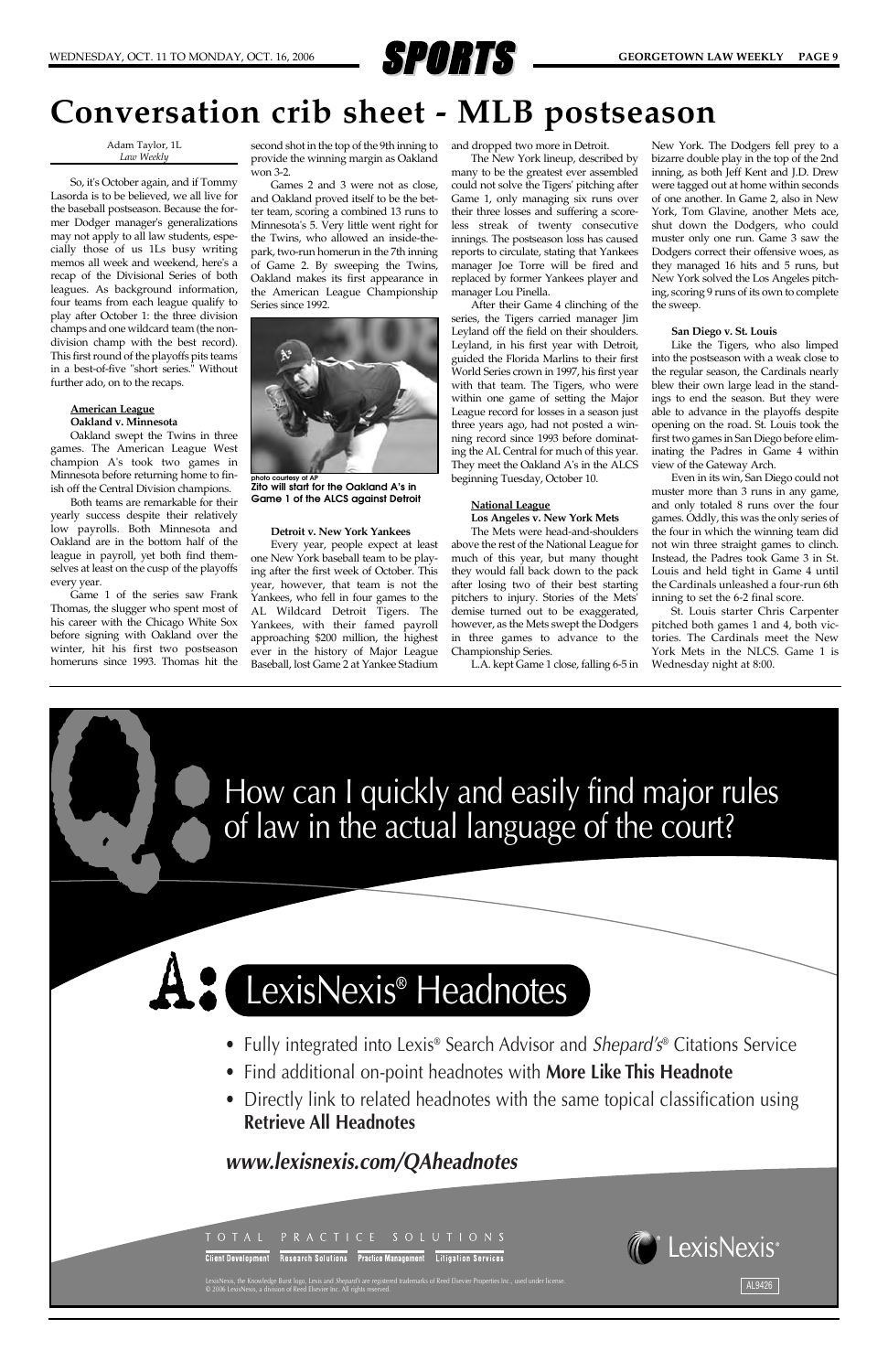

### **Fall music reviews**

by Jeff Hayes, 2L *Guest Writer*

Album: *Boys & Girls in America* Performer: The Hold Steady

A clear frontrunner for album of the year, *Boys and Girls in America* stands poised to catapult The Hold Steady into the mainstream consciousness. Painting on a broader canvas than last year's *Separation Sunday*, the band exhibits a newfound appreciation for traditional song structure and production values without betraying the foundations of its appeal. Chunky guitar riffs and Craig Finn's garbled, half-spoken vocals still define the band's aesthetic, but *Boys and Girls* augments the established Hold Steady sound with piano, horns, accordion and xylophone, suggesting a post-punk variation on Bruce Springsteen's E-Street Band.

The album succeeds in balancing more listener-friendly material with the classic-rock grit and evocative lyrics fans have come to expect from The Hold Steady. The arena-ready choruses of "Chips Ahoy!" and "Massive Nights" highlight this fine-tuning of the band's formula without sounding like concessions to the mainstream.

A loose concept album about the highlights and pitfalls of young lives in the big city, *Boys and Girls* follows the lyrical cues of prior Hold Steady albums while expanding its storytelling perspective from individual characters to universal situations. The ostensible "stars" of previous efforts - Holly, Gideon and Charlemagne - only make cameo appearances here. In "First Night," the band's first-ever stab at an actual ballad, Finn sings about the trio with genuine fondness, coating his sentiment in some clever meta-commentary on his band's slight change in style: "Holly's insatiable, she still looks incredible, but she don't look like that same girl we met on that first night."

Even without his stock cast of characters, Finn is a wonderfully adept lyricist, taking sex, booze and religion - those most basic of rock'n'roll themes - and splicing them together into couplets like "She said it's hard to feel holy when you can't get clean / Now she's bumping up against the washing

machine."

When Finn sings, "I've had kisses that make Judas seem sincere," the words find a place in the larger tapestry of rough-and-tumble working class poetry he's carefully woven over the course of three albums.

The acoustic "Citrus" may contain the lyrical key to The Hold Steady's career: "Hey bar-room, hey tavern - I find hope in all the souls you gather." Even in their most accessible and consumerfriendly moments, Finn and his band can't pull themselves away from society's slackers and dropouts. The bars and back alleys where rock music and romanticism go hand-in-hand are where The Hold Steady finds comfort, and

where its music sounds right at home.

> Album: *The Information* Performer: Beck

Under the steady hand of Radiohead producer and frequent collaborator Nigel Godrich, *The Information* marks a notable first for Beck: while each of his previous albums represented sharp left turns from their respective predecessors, *The Information* mostly sounds like a skeletal retread of *Guero*'s hazy, late-summer vibe. Godrich dresses the songs in all sorts of fancy bells and whistles sometimes literally - but the mundanity of Beck's songwriting renders the project largely shrug-worthy. There's a palpable staleness to Beck's shtick - especially over an endurance-testing fifteen tracks that even Godrich's top-notch production can't mask. To be fair, the album's speckled with minor pleasures (those aforementioned bells and whistles) and doesn't house any outright clunkers, but without the effortless pizzazz of past successes like *Odelay* or *Midnite Vultures*, *The Information* doesn't add up to much more than pleasant ear candy.

> Album: *Ben Kweller* Performer: Ben Kweller

Kweller's third album finds the singer finally casting aside the Ben Folds and Weezer fixations of prior efforts in favor of a more traditional pop songwriter sound. His formative years behind him, the 25 year-old now seems completely at ease with the verse/chorus structure of classic AM radio, and while the effortlessness of Kweller's songwriting lends the album an appealing comfort-blanket vibe, the disc also lacks any real knockout tracks. "Run" and "Penny on a Train Track" are lushly-produced standouts, but neither quite measure up to Kweller's previous highlights, and a creeping sense of dejavu hangs over much of the remaining material. Still, there's a good ear for melody and dynamics at work here, and Kweller's thin, earnest vocals pack enough charm to keep the album afloat even during its more formulaic stretches.

Album: *Ta-Dah*

Performer: The Scissor Sisters

The guilty pleasure album of the year, *Ta-Dah* handily one-ups the Scissor Sisters' debut, stringing together one flamboyant pop homage after another. Disco-glam Elton John sound-alikes, sassy Princeisms, Queen-like music hall diversions and dead-on 80s synth-pop are all tossed into the Scissor Sisters' musical blender, given a relentlessly slick veneer and spilled out onto the dancefloor. Unabashedly embracing style over substance, the kaleidoscopic result might not be a work for the ages, but songs this bubbly and wildeyed should melt the hearts of even the staunchest hipster naysayers.

### **Neumeyer's Direct: 1Ls**

by Christopher Neumeyer, 3L *Law Weekly*

*Why did you come to Georgetown?* My friends were moving here, and rent for four is cheaper than rent for one.

*As a 1L, what has been your biggest surprise since school started?* The thing that has most surprised me coming to law school is that while I can print 10,000 pages worth of irrelevant case documents for free, it'll still cost me a dollar to print my 10 page memo.

*As a 1L, what has been most confirmed about your expectations of law school?* That everyone brings laptops to class and people are doing far more than taking notes on them.

*What is your favorite class this semester?* Torts, because on the second day of class Spann referred to a student as an "admissions' mistake," albeit as a compliment.

*Is 1L year more like being thrown to the lions or put in the barn wet?* Let's see, it is definitely not being thrown to the lions, so with an exclusionary principle we can go with the latter, though I am at a loss as to what it means.

*Do you get panic attacks in class thinking about being called on?* No, but maybe I should. The one time I have been called on so far was when I was writing an email.

*What would it take for you to eat your law books?* Three years and a blender.

*Do you like the cafeteria food?* No. It is worse than my undergrad cafeteria!

*Should the library be open 24 hours a day?* Yes, because for \$45,000 a year a personal library assistant should follow me around on every research project, so being open 24 hours goes without saying.

*What is your favorite online game to play during lecture?* Pac Man. It is reasonably mindless.

*As a 1L, have you learned to live without sleep?* No, sleep is necessary, 8 hours every night, and since the library is not open 24 hours a day, I cannot study all night there, anyway.

*Would you rather take notes in your book with a dull pencil or a leaky pen?* If I take notes in my books, how can I sell back my books for full value to the book store?

*Which library do you prefer: Williams or Wolff/Hotung?* Williams. Legal Research & Writing Class has yet to see me fit to be sent to Wolff.

*What is a book or author you recommend? Snow Crash*, by Neal Stephenson. It is the most re-readable book, so it is the most bang for your buck.

*Why did you come to Georgetown?* It is the only place I got in to.

*As a 1L, what has been your biggest surprise since school started?* The keg on the quad events. Law school is the one time in our lives when we should not be drinking and suddenly everyone is offering us free booze.

*As a 1L, what has been most confirmed about your expectations of law school?* A lot of reading. Let me repeat: I have had to do a lot of reading.

*What is your favorite class this semester?* Legal Practice. It is interactive and I feel we are learning lots of realistic material.

*Is 1L year more like being thrown to the lions or put in the barn wet?* Into the barn wet. I don't feel like I am in over my head, but it has been uncomfortable at times.

*Do you get panic attacks in class thinking about being called on?* Sometimes, when I haven't done the reading.

*What would it take for you to eat your law books?* A knife, a fork, some scissors, a half a bottle of vodka and about \$600.

*Do you like the cafeteria food?* Yes, although I do worry they leave the sushi out for God only knows how long.

*Should the library be open 24 hours a day?* Yes, because people like to keep very strange study hours.

*What is your favorite online game to*

*play during lecture?* Chess.

*As a 1L, have you learned to live without sleep?* Nah, the trick is to sleep through your first lecture.

*Would you rather take notes in your book with a dull pencil or a leaky pen?* I suppose the dull pencil, because I don't take many notes in my book anyway, and I don't want my book messed up with ink smears.

*Which library do you prefer: Williams or Wolff/Hotung?* Williams. I have never been to Wolff.

*What is a book or author you recommend? Stalin: Court of the Red Czar*, by Simon Sebag Montefiore. It is extremely well written and also informative.



**Brian Pingree, 1L (Section 1)**



**Jamie Branda, 1L (Section 3)**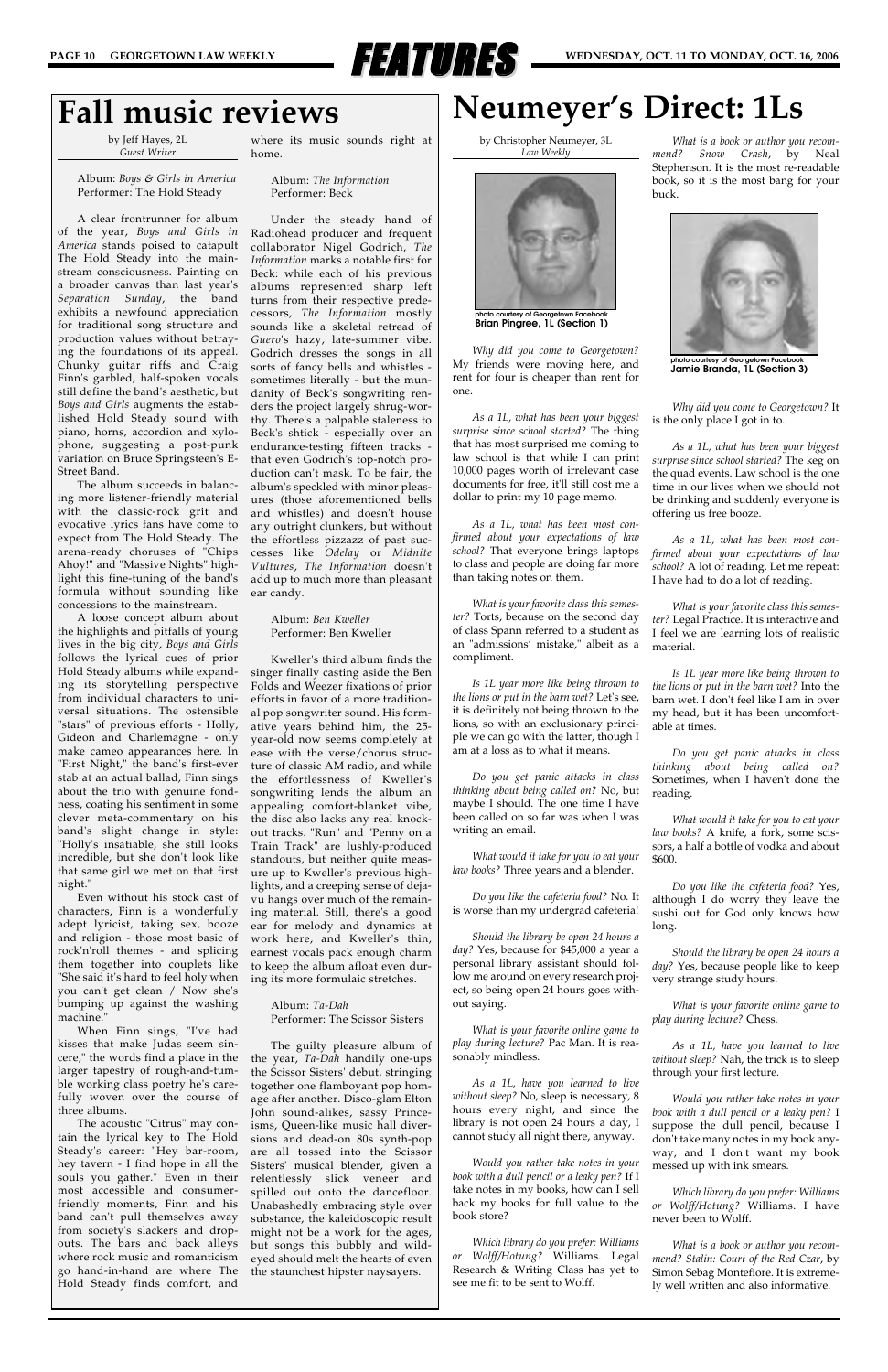

### **Restatement (First) of Fashion**

by Sarah Hale, 2L *Law Weekly*

### Ch. 17: Flying in Style

§1. General Provisions: To the best of my knowledge and Googling abilities, TSA has failed to release fashion rules. This is clearly a dangerous oversight in these turbulent times. I can't get a bottle of leave-in conditioner past security but the girl in front of me isn't even questioned about her hideous choice of accessories. A Hello Kitty watch on a grown woman, are you kidding me? We can't allow this sort of complacency and carelessness in our airline safety.

§2. Destination wear: It's important to know where you've been and even more important to know where you're going - that's why we get boarding passes. There's no need to wear your destination. It's great that you love New York; I love it, too, but there's no need to wear your "I (heart) NY" shirt on the plane ride back from New York. Several weeks back I was in Union Station and ran into a destination-wearing family even more annoying than the NY shirtwearers. This family had just returned from a trip to Disneyworld. Mom, Dad and two annoying kids were all standing in my way in Union Station wearing Mickey Mouse ears and Disney shirts. Destination wear angers me for two reasons. First, not to sound like a high school girl here, but it's just undeniably dorky. Second, it's rude. I'm just trying to get a pretzel at Union Station before heading back to my apartment to continue on my endless reading and bluebooking assignments, and I've got to be reminded that some people are out there going to Disneyworld? I really didn't need that.

§3. Suits on a plane: Unless you are going directly to a business engagement from the airport, do not wear a suit on the plane. This bit of wisdom occurred to me recently while on board a flight to a call-back interview. I'll relay the story and I think it will become obvious why you shouldn't wear a suit on a plane.

As I took my seat on the 6 a.m. shut-

tle to New York, I noticed that I was surrounded on all sides by men in suits. At first, I must admit I was a little pleased, I felt like a *real* adult. Then the suits started to talk. Apparently Suit #1 had recently procured a new home and while he was discussing his new neighborhood (in VA, naturally), Suit #2 realized that another friend of theirs lived in that area…

Suit #2: Hey, isn't that where Cindy lives? Suit #1: No. She lives nearby, though - in an apartment. [Awkward silence. Apartment? Cindy lives in an apartment? That sounds decidedly lowclass.] Suit #1: It's gated, though. Suit #2: [In a relieved tone.] Oh, okay.

I wanted to announce to all on board that although I was also wearing a suit and sitting amongst these men, I was in no way connected to them and didn't share their belief that all good communities are gated. The next time I board a plane I'll be wearing jeans and a sweater. Who wants to be an adult anyway?

§4. Carry-on luggage: I may have been the only person in the world that was pleased when the TSA announced more stringent rules for carry-on luggage earlier this summer. I have been somewhat disappointed, though, by the application of these new carry on rules. I expected them to be more restricting than they are now and would like to suggest one new rule for carry-ons: You get one carry-on, not one plus a personal item; one, period. Besides the fact that you'll look like a bag lady packing your carry-on plus personal item plus laptop plus whatever else they let you past the gate with, which is no small matter, all of those bags are taking up space on the plane and planes aren't really that spacious to begin with. Put your laptop, iPod, cell phone and all of the other electronic devices that you can't live without for more than two hours in one bag and check everything else - more room on the plane, less time in security and you'll look super-chic - everybody wins.

### **Sudoku solutions from page 2**

### **One, two, shoot! (silly beats science)**

by Devin Cain, 1L *Law Weekly*

Here are some things you might learn from *The Science of Sleep*: women with big hands probably have big penises; Gael Garcia Bernal intends never to appear in a movie without showing his penis; Frenchmen think that their armpits smell like sperm and inventing magical devices is the path to a woman's affection, not crying or running into her door.

Watching Michel Gondry's latest movie is not likely, I am pleased to report, to deepen your knowledge of, say, the science of sleep. The only insight this movie offers therein is that dreams are composed of handfuls of spaghetti noodles, but this fact is already well-established in most learned circles. Instead, Gondry deals with ambitious cinematography and abstract issues, which does draw from the imagery and structure of dreaming, in quite light-hearted, often hilarious ways.

The plot could hardly be more straightforward. Stéphane (Garcia Bernal) likes Stéphanie (Charlotte Gainsbourg). Sometimes this involves a very funny hat, sometimes not. Always it focuses on Stéphane's inability to deal with people in the living world in an authentic way. He is overly attached to his dream world, overly convinced of its influence on his waking life. This struggle colors his courtship of Stéphanie.

The Parisian neighbors connect in an awkward manner, and this connection is always in flux. They move closer, they distance themselves. Their possible relationship is founded on a mutual admiration of artsy projects, like growing a forest inside a toy boat, and motorizing a felt horse with button eyes. This element can feel a little too precious, but mostly it stays on the safe side of endearing.

The movie, meanwhile, traces Stéphane's intricate dreaming as it relates to this wooing. His dream life operates from an egg carton and shag rug soundstage complete with cardboard cameras. Its episodes involve many cellophane squares like a colorful jellyfish salad, Stéphane with enormous hands getting into a few fights and a reworking of the Velvet Underground song "After Hours" to reflect his desire to snuggle with Stéphanie. The tension in this relationship arises from Stéphane's difficulty separating the events of his dreams from his actual encounters with Stéphanie. She in turn is put off by his fittingly manic treatment of her. Perhaps surprisingly, and certainly fortunately, the dream sequences do not impede the flow of the movie. Gondry calibrates them ideally so that they only make the story fuller, instead of burdening it. The cinematography is likewise adept at integrating the surrealistic dream imagery without weighing down the movie. Fanciful visuals occur organically within the movie's movement. They fill out the scenes instead of standing alone, as is ever a danger with inventive camera work. Much like David O. Russell's *I (Heart) Huckabees*, *Science* ostensibly

addresses serious, weighty issues; each in turn relies more on silliness and wit as its real source of momentum. Only delicately does this balancing succeed. In each it ultimately does, but not without worrisome moments. Where *Huckabees* nearly loses itself in politics and philosophy, *Science* teeters on the tasteful boundaries of melodrama, occasionally veering over them. Luckily, Gondry never abandons his playful spirit.

This also distinguishes *Science* from Gondry's other peculiar look at love, *Eternal Sunshine of the Spotless Mind*, which owes its thematic elements to memory or the lack thereof. In *Eternal Sunshine* (which received a highly polarized welcome), the director is considerably more committed to deconstructing memory as a plot device. For better or worse, that movie is not nearly as jovial (or funny) as *Science*. But perhaps this stems from the difference between memory and dreams. "Remembrance," remember, "like Rembrandt, is dark but festive." The dreaming in *Science* tends to stay away from the somberness of its dark cousin.

On a more concrete note, though, the two Gondry movies share a similar attitude towards their characters. One critique leveled at *Eternal Sunshine* was that none of the characters were particularly likeable, making it a bit more difficult really to care what happens to them. While played outstandingly well by Garcia Bernal (as we have come to expect from him), Stéphane is frequently loathsome in his incessant whining. That said, he redeems himself with a sharp humor and general irreverence that allows the audience to move past his unsympathetic moments. Stéphanie's refusal to be party to his wallowing is equally beneficial in this regard.

In a supporting role, Alain Chabat as Guy is an absolute delight. Stéphane's boss at a calendar company, Guy warms to Stéphane and helps him through his love sickness with crass jokes and offensive pejoratives obviously the best source of support.



Perhaps, then, *Science* asks these questions: How can we untangle our dreaming from our living? Should we? Will Stéphane end up with Stéphanie? It is smart enough to answer with a better query: Does it really matter much when the movie is so pretty and so funny? Your take on this last matter will go a long way toward determining if you find *Science* enjoyable or tedious. Gondry's decision to let the silliness of *Science* shine through turns out to be an altogether winning one.

| 2      | 9 | 4      | t                       | 5      |        | 6 | 3      | 8      |
|--------|---|--------|-------------------------|--------|--------|---|--------|--------|
| 3      | 7 | 1      | 9                       | 6      | 8      | 2 | 4      | 5      |
| 6      | 8 | 5      |                         | 2      | 3      |   | 9      | 7      |
|        | 3 | 9      | 8                       | 4      | 2      |   |        | 6      |
| 4      |   | 8      | 5                       | 9      | 6      | 3 |        | 2      |
| 5      |   |        |                         | 3      | ı      |   |        | 4      |
| 8      |   |        |                         |        |        |   | 2      | 9      |
| 9      |   | 3      | $\overline{\mathbf{c}}$ |        | 5      | 8 | 6      | 1      |
|        |   |        |                         |        |        |   |        |        |
|        |   | 7      | 6                       | 8      | 9      | 4 | 5      | з      |
|        |   |        |                         |        |        |   |        |        |
| 3      |   |        |                         |        |        |   | 9      | 5      |
| 8<br>2 |   | 6<br>7 | 1<br>з                  | 5<br>9 | 2<br>4 | 1 | 3<br>8 | 7<br>6 |
|        |   | 5      | 8                       |        |        |   |        | 9      |
|        |   |        | 6                       | 3      | 9      |   | 5      | 4      |
|        |   | 8<br>9 | 2                       |        | 5      | З |        | 8      |
| 5      |   | 3      | 9                       |        | 7      |   |        | 2      |
| 6<br>9 | 8 | 2      | 4                       | 6      | з      | 5 | 1      | 1      |

| 6  |   |        |   |        |   |   | ٩ | 4      |
|----|---|--------|---|--------|---|---|---|--------|
| 3  |   | 2      | 9 | 6      | 4 | 8 |   | 7      |
| 8  |   | 4      | 5 |        | 3 | 2 | 9 | 6      |
|    |   |        |   | Δ      |   | з | y | 5      |
|    |   | 5      | 8 |        |   |   |   | 9      |
| ģ. |   | 6      | з |        | 5 |   | 8 | 1      |
|    |   |        |   | F      |   |   |   | 8      |
| 9  |   | 3      |   |        | 8 |   | 6 | 2      |
|    |   | 8      |   | 9      | 6 | 4 | 5 | 3      |
|    |   |        |   |        |   |   |   |        |
|    |   |        |   |        |   | q |   |        |
| 4  |   |        |   |        |   |   | ٩ | 8      |
| 6  | 8 | 7<br>9 | 6 | 9<br>З | 8 |   | 2 | 5<br>7 |
| g  |   |        |   |        |   | х |   | 4      |
| 8  |   | 2      | 4 |        | 3 |   |   | 6      |
| 5  | 3 |        |   | 8      | 6 |   |   | 2      |
|    |   | 8      | ٦ |        |   |   |   | 9      |
| 2  |   | 6      |   |        | 9 | 8 | 5 | 3      |

**photo courtesy of** *Cinempire.com* **Stéphane fights off enemies with his enormous hands in a scene from The Science of Sleep.**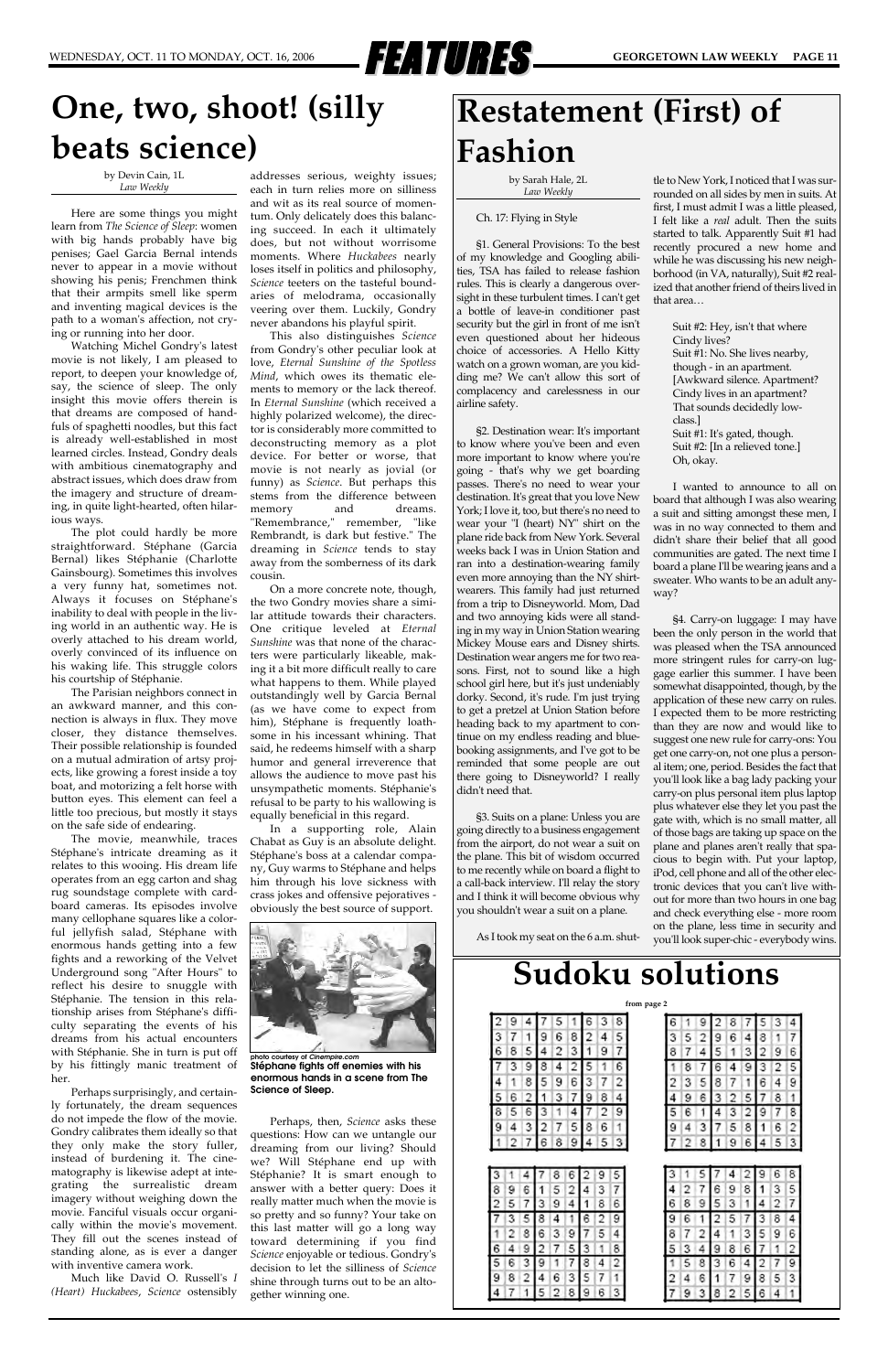

*Dear Logan and Lucy,*

*Help! I really like one of my coworkers and I tried everything to get him to notice me. I sent him naughty texts, invited him to lunch, after-lunch coffee and even offered to cook him dinner at my place. He played coy and didn't act interested. I moved on because I thought he didn't like me. When I saw him again yesterday, he accused me of playing games. I can't believe it - especially because he never acted interested in me. I always pride myself on being honest in relationships and it hurts because he thought I was just using him. I'm seeing him tomorrow and I don't know how to act. ~Wendy*

Dear Wendy,

I'd like to give this guy the benefit of the doubt and say perhaps he was just shy or unsure of his own feelings. I think you have already made it clear to him that you are interested, so perhaps your change of heart confused him and caused him to lash out. I'm sure he doesn't mean that you are playing games. And even if you are playing games, that's ok! Guys say they hate the game and the player, but secretly they enjoy the challenge. My advice would be to stop paying attention to him and let him come to you. Ignore him and his interest level will peak.

> *Sincerely, Lucy*

### Wendy,

I, unsurprisingly, disagree with Lucy. As a guy, I hate when girls play games. I like my women like I like my work-out routine straight and sweaty. None of this cardio-boxing-dance-yoga-combination stuff. If they like me, I want to know; if they don't, I want to know, too (ok, just kidding; even if you don't like me just pretend you do). That being said, we do enjoy the chase. Don't make it too easy on him, lead him on like a female bulldog in a pen full of overplucked male poodles. Balance subtle hints that you dig him with making it clear you want him to take the lead. By the way, if it doesn't work out with Mr. Co-worker, you can send your naughty text messages my way.

*Log on to our anonymous email account, lucyandlogan@gmail.com (password: georgetown) to send comments, questions, and problems to* laweekly@law.georgetown.edu*. Confidentiality guaranteed!*

### **The Laws of Love by Logan & Lucy**

## **Heat on the Hill**

### The Quotable...

**"Right now I am wearing Pierre Cardin underpants." - The Quotable Professor Steven Goldberg**

**"The prisons in Saudi Arabia are bad. The prisons in the United States are wonderful. That is why so many people want to go to prison in the United States. If you want to have fun... " - The Quotable Professor Mohamed Mattar**

**"Congress can't get its act together. That's hardly a national emergency, that seems to be a regular state of affairs these days." - The Quotable Professor Barry Carter**

**"What I would have given for a Pensieve [from** *Harry Potter***] when I was a prosecutor..." - The Quotable Professor Julie O'Sullivan**

**"...unless he molested her** *with* **the computer, which is just too awful to contemplate." - The Quotable Professor Mike Gottesman**

## Universal Law

Libra (Sept. 23 - Oct. 23) You will be easily irritated this week. Remember, throwing objects at classmates is frowned upon at Georgetown (and basically everywhere in the adult world.)

Scorpio (Oct. 24 - Nov. 21) You will eat seafood on Wednesday. Fish everywhere will be angry with you.

Sagittarius (Nov. 22 - Dec. 21) An unexpected visitor will appear on Thursday. Be nice to her; an unexpected visitor is better than no visitor at all.

Capricorn (Dec. 22 - Jan. 19) You can't avoid him forever, just go ahead and dump him.

Aquarius (Jan. 20 - Feb. 18) You will discover heretofore unknown dance skills this weekend.

Pisces (Feb. 19 - March 20) Your Torts professor will call on you on Friday. Pretending you don't recognize your own name might be the best course of action.

Aries (March 21 - April 19) Avoid all contact with rap music this week.

Taurus (April 20 - May 20) You will fall while walking through Courtside. That's what you get for laughing at Lindsay Lohan.

Gemini (May 21 - June 21) Go to the gym on Friday. No cosmic reason, you just really need to start working out.

Cancer (June 22 - July 22) A package has just arrived in the package room with your name on it.

Leo (July 23 - Aug. 22) Don't panic, no one else knows what they are doing either.

Virgo (Aug. 23 - Sept. 22) If you find a puppy this week, take him home - it's meant to be.

horoscopes by Sarah Hale, 2L.

**Got Questions? Quotes?**

**Email Heat on the Hill** 

**laweekly@law.georgetown.edu** *Confidentiality guaranteed!*

*Please Note: Advice columns are intended for amusement purposes only. Writers' names are ficticious. Some question scenarios are fictitious, and written by members of the* Law Weekly *staff.*

by Ono Youdidn, 1L *Law Weekly*

Apparently, someone told all of the 1Ls that it's time to start outlin-

ing. In light of the general panic that naturally ensued, the administration at Georgetown offered a lecture on how to outline first-year courses. We all know that if you really need law school advice you don't go to a Maximizing Law School lecture, you come to Sage Advice. So here it is 1Ls, the best advice we can offer on outlining for first-year courses…

Write in red, highlight in green - it's Christmas in October! (It's the little things that get you through exam season.)

Searchable outlines with links and flashing text are impressive until you realize that all the time you spent customizing your outline would have been better spent actually learning the material.

Be wary of outlines inherited from 2L friends. I know 2Ls seem infinitely more experienced and intelligent than you, but they were just as confused and hopeless last year as you are now. The outlines they so willingly turn over to you may reflect that.

Our best advice? Put your pens and highlighters down; wait two weeks and then start outlining - it's only the middle of October!

# Sage Advice for 1Ls

### **Call-backs not calling back?**

Okay, your call-back interview was two weeks ago and you're officially concerned. Why haven't you heard anything back from that firm yet? Fret not, there are plenty of legitimate reasons why you haven't gotten any news yet…

They lost your phone number - just like you *lost* the number of that creep you met at the bar last week.

The hiring partner, in a fit of jealousy and fear, threw away your resume when she realized that with your stellar record and even more stellar personality you would soon be vying for her spot at the top.

They're trying to decide how to tell you that, not only are you not getting an offer, but, in fact, your interview was such a waste of firm time that they've decided not to reimburse your travel expenses, either.

They're trying to decide if hiring you is worth the risk that they'll all be divorced in two years after they can no longer resist your charm, charisma, and devastatingly good looks.

by Unemployed & Unconcerned, 2L

*Flipside, Logan*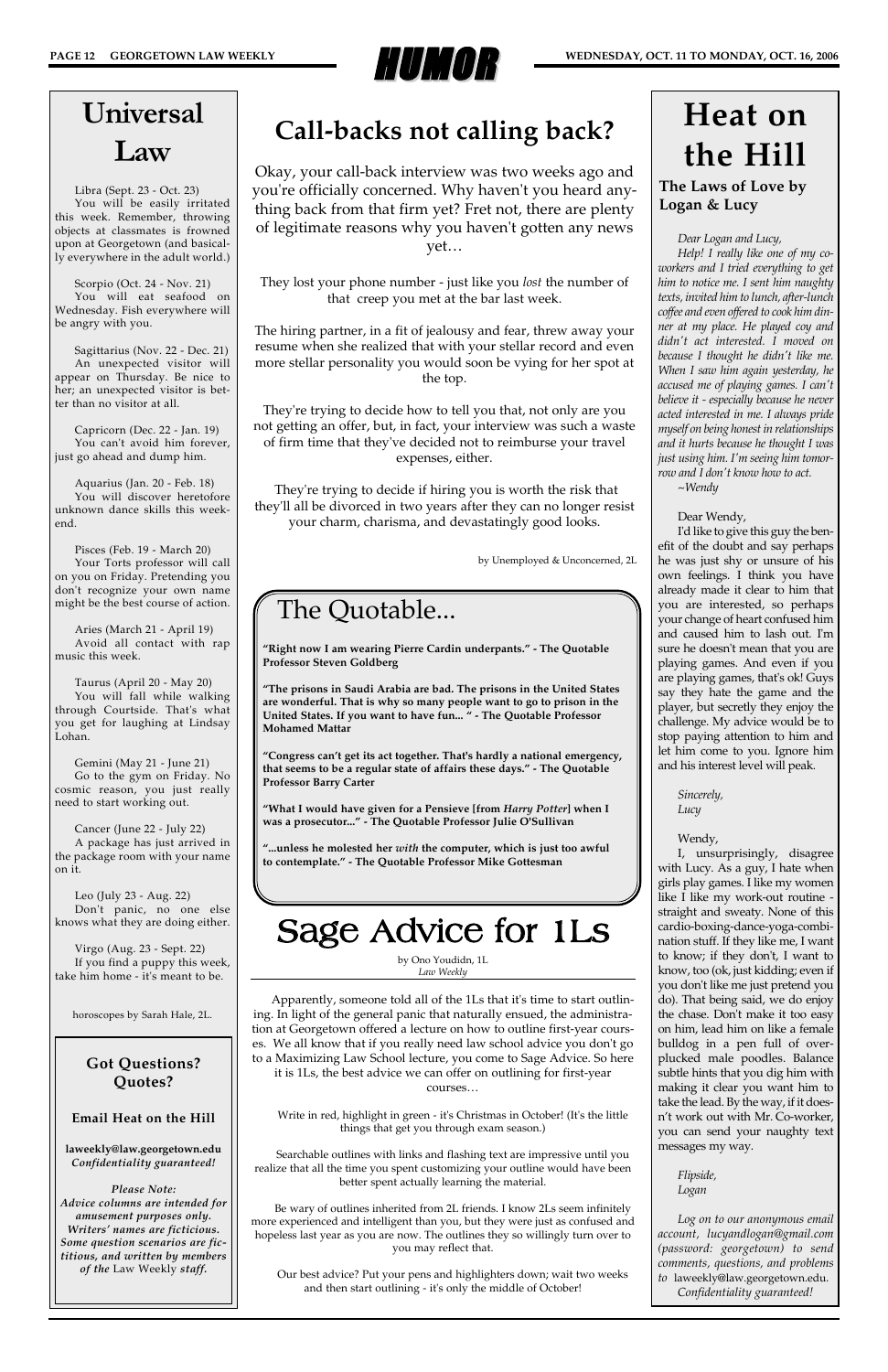

*Wednesday, Oct. 11, is National Coming Out Day. To celebrate the day, OutLaw members want to share anecdotes about "coming out," "being out" and "the closet." We believe that telling our own stories is the best way to raise awareness and enable understanding.* 

*OutLaw will also be tabling on Wednesday, Oct. 11, from 11 a.m. to 2p.m., outside of the Market Café. Come by and show your support by wearing a rainbow ribbon!*

#### **Allison Harper, 3L**

I've been truly in love twice in my life, once with a man and once with a woman. Both times I couldn't keep quiet or keep my hands off them. I came out about the man immediately, and I came out about the woman immediately, too.

As for the woman whom I first fell for and continue to fall for, her name is Jenn. I always wanted to kiss a girl because I grew up in a place where you weren't supposed to do that. I never knew that I'd want to kiss her again...and again...and again. I went from kissing her as a form of protest to kissing her as a form of living and being. I guess that I, too, viewed girls kissing girls as a form of defiance, not as a possibility for true love. I, too, had internalized the pervasive heterosexuality that we breathe in each day to the exclusion of other forms of love. But here's the thing: I didn't think too much about it at the time. I just was... I was happy. I was high. I was in love. I couldn't stay away from her. I held her hand in the street. I kissed her in the classroom. I took her to our dance. I think the smartest thing I did in falling for Jenn was to not think about it - I just did it.

While there were a few folks who couldn't understand "why I'd choose to love a woman instead of a man," there were so many more who surprised both me and themselves by being entirely genuinely happy for our love and affirming that those who were not understanding carried the burden of change. Not only had I fallen in love, but I was feeling my friends' and family's love more deeply as well. I saw my friends and family use their love for us to move (and sometimes struggle in doing so) from a place of discomfort to a place of understanding of a wider range of human experience, even if it took time. At bottom though, I'm just thankful to be in love.

### **David Steib, 2L**

Coming out? What a chore. It took years. And in some ways, it is a process

that never ends, in as much as it involves self-discovery and fully accepting what you find. Everyone, straight and gay, has to come out multiple times in his or her life. As for the traditional meaning of the term, my parents were the first people that I came out to. And I didn't exactly come out to my parents so much as ask them for relationship advice. Granted, I was asking them for advice about my longterm, same-sex relationship, which my parents took to mean that I was gay. But, at the time, I was only willing to recognize that I had strong feelings for my boyfriend, as a person, not as a guy. And so, in a way, I came out to my parents before I came out to myself.

Eventually, after breaking up with my boyfriend, I realized that I wanted my next sexual relationship to be with a man and not with a woman. Eventually,

I came out to myself. But even after many gay friends; but when it was me, coming out to my parents and myself, it took me years to come out to my friends. And even after coming out to my friends, I felt pressure to act straight in my career. Before coming to law school, I lived in New York and worked as an actor, constantly worrying about whether or not I was passing as straight on stage. My discomfort only held me back. Audiences want to see a self-actualized human being on stage, celebrating life. It's much easier to offer that as an actor when you've realized it as a person. I'm getting there, and although it's not easy, I can assure you that it's really worth it.

#### **Amy Simmerman, 3L**

My aunt, also my Godmother, is a religious conservative who has deep moral objections to gay people. Even though she knows I'm gay, even though she spends holidays with me and my partner, I've carefully avoided overtly discussing or asserting my sexuality around her. Just this week, however, she began discussing religion and morality with me, and I had increasing discomfort about my continual willingness to "overlook" my sexuality. So as she discussed her beliefs about what it means to be a religious and moral person - which includes rejecting homosexuality - I told her how her truth was different from my truth as a gay person who also believes in God. I pressed her, respectfully but unrelentingly, to tell me what was morally wrong with being gay. "The Bible condemns it," or "God made men and women for each other," she said. I asked her to tell me what was objectively wrong with being gay, in the way that we say murder or rape is objectively wrong. And the more I pressed beyond her stock answers, the less able she was to tell me just what was so wrong with it.

#### **Brandon Kraft, 2L**

It began with the phrase "I have a secret." "What?" my friend, and ex-girlfriend, Kim responded. I kept on thinking to myself, how am I ever going to tell her? I only broke up with her two months ago. I could tell she was scared of what I was going to tell her. She had been asking the entire walk home why I made her leave the pub early.

"You have to promise nothing will change," I said. "What did you do?" she responded. My heart is beating fast. I start to sweat. "Are you ok?" she asked. "I want to tell you," I said. "Tell me what… what happened?" she responded, getting annoyed. The conversation continued like this for what seemed like ages.

Ok, this was the moment. It was now or never. "I am gay, or bisexual or something." Silence.

"Oh," she said. Another pause. "That's fine. I thought you were going to say you killed someone or something. Wow! Don't scare me like that!" Another silence. "So we have more in common now than I thought we did. How do you feel about Josh Harnett?"

#### **Rebecca Shaeffer, 3L**

When I first realized I was falling in love with a woman, I threw up. I couldn't eat or breathe; I felt sick and shaky all the time. I didn't want to believe that I had that much homophobia inside of me, that I was that afraid of being gay. I thought I was progressive and had so

all of the fear and shame I thought I was above rose up in me. I try to use that experience to have patience inside myself for people who respond to different sexualities with fear or revulsion. I know how they feel - I felt like that too, when confronted with my own sexuality. But for me, the love was stronger than the fear, and kissing her for the first time on the street, in public, something loosened in my chest that I never even knew I had been holding. I felt so free, and so triumphant! At the risk of invoking many cliches, it made me trust in the power of love; it is so much stronger than my ignorance and fear and shame and social programming.

So I really believe that people can change, that homophobia is not an incurable disease. That's why coming out is so beautiful and celebratory - it represents much more than an identity or preference or practice. It represents the triumph of love over fear, and the world looks so much bigger and friendlier afterwards. And you can breathe better! Believe me.

#### **Jer Welter, 3L**

Being out as bi is a difficult, constant process, because simply being open about the person who you're with doesn't do it. In my case, as a man, if I'm with a woman, I'm assumed straight. If I'm with a man, I'm assumed gay. So just living openly doesn't cut it. If I want someone to know I'm bi, I have to tell them. It's so easy to be binary in our thinking, even my own.

In early high school, it took me a while to realize I was bi, because when I'd be having a conversation with, say, my history teacher (a man for whom the word "strapping" was invented, and with a British accent to boot) and would feel myself wanting to kiss him, I'd think to myself, "Am I gay?" and then a minute later think, "Well, I'm attracted to girls, so clearly I can't be gay." I knew in an abstract way that bisexuality existed, but it took me a little while to put the pieces together and realize, "Oh, that's me." Ever since, I've been "out" in the sense that I don't hide my sexuality, and will tell anyone who asks - but sometimes it's exhausting spelling it out - a process that never ends. But although it is exhausting, it's too important not to do it.

### **Christina Davis, 2L**

My mom became suspicious when she found a copy of *Rubyfruit Jungle* in my room. When I finally got a girlfriend at 17, I came out as a lesbian to my mom (who is a hard-core Democrat with tons of middle-aged gay friends) and she screamed and cried for about three days, and asked me melodramatically "Why are you doing this to meeeeeee? You hate me!" For a couple years after that our relationship was basically the same, except for certain physical aspects. She raised me by herself, and we've always been very close and affectionate. For a couple years after coming out I could tell that she was a little uncomfortable with me at times. For example, she refused to hold my hand in public anymore, or link arms with me. One day I was having dinner in a restaurant with a friend and a very drunk woman a few tables over stood up and loudly proclaimed to the whole crowded restaurant, "Excuse me! I just want everyone

here to know that I am a lesbian and this is my mother!" I swore to myself that I would do the same thing next time the right opportunity arose. Fortunately, I never had to; my mom eventually got over it, and by the fifth year after coming out my mom was proudly marching with P.F.L.A.G. in the San Francisco gay pride parade.

Seven years after coming out as a lesbian I committed original lesbian sin: I left my partner for a man. One by one, I had to "re-come out" to all my lesbian friends, and my family, who had just begun to really catch the gay-pride bug. When I told my best friend (my first girlfriend years ago) that I was dating a guy, she cried and said, melodramatically, "How could you do this to us, Christina? Men always win." Apparently, every time my sexual identity changes I make someone cry.

#### **Daniel Hughes, 2L**

My first real sexual experience with another man occurred between my sophomore and junior years of high school. I lied about my age, found an FBI officer online and initiated contact. Rather hilariously, he repeatedly insisted on seeing my driver's license to verify that I was eighteen - which I was not - and I came up with a panoply of lies for why I did not have my license with me. Meanwhile, my license was right there in my wallet. My conduct was probably reprehensible, but hormones were raging.

Then, the following year (1995- 1996), when I was sixteen, I was a House Page. I don't know quite what it is about the congressional page program, but that year centered on "sex, drugs (mostly alcohol) and rock and roll." Indeed, when I was a page, one never knew precisely who or what was going to pop up at the bedroom door that night. While I had two relatively serious girlfriends that year, I also fell in love with another guy for the first time. He was a bisexual bad-ass from South Carolina who was kicked out later that year for a drinking offense. I wrote him a love letter the day that he was sent home. I left it on his bed, then returned to his room and ripped the letter up because I did not know how he would react.

Incidentally, I do know Mark Foley quite well. He made suggestive comments to me while I was a page and later hinted that I should return with him to his hotel room when I was at the 1996 Republican Convention in San Diego. Although I had already had sexual experiences with other men, I felt profoundly confused. While I was quite attracted to him (he was forty-one then, extremely charming, and muscular - it was before he turned into the "silver fox" of today), I could not quite believe what was happening and shyly declined to return with Mark to the hotel. Mark re-initiated contact years later (when I was twenty-three or twenty-four) and sent a series of prurient email messages (Maf54: "Got a pic?" "What do you like to do at night?"), until I realized what a sad case of arrested development he is and we both stopped contacting each other. I know that he is a complex case, but Mark Foley truly personifies the perils of the closet. Society needs to encourage GLBT people to "come out" and make healthy (and legal!) lifestyle choices. The public policy consequences of the closet are just too high.

### **OUTLAW members share "coming out" stories**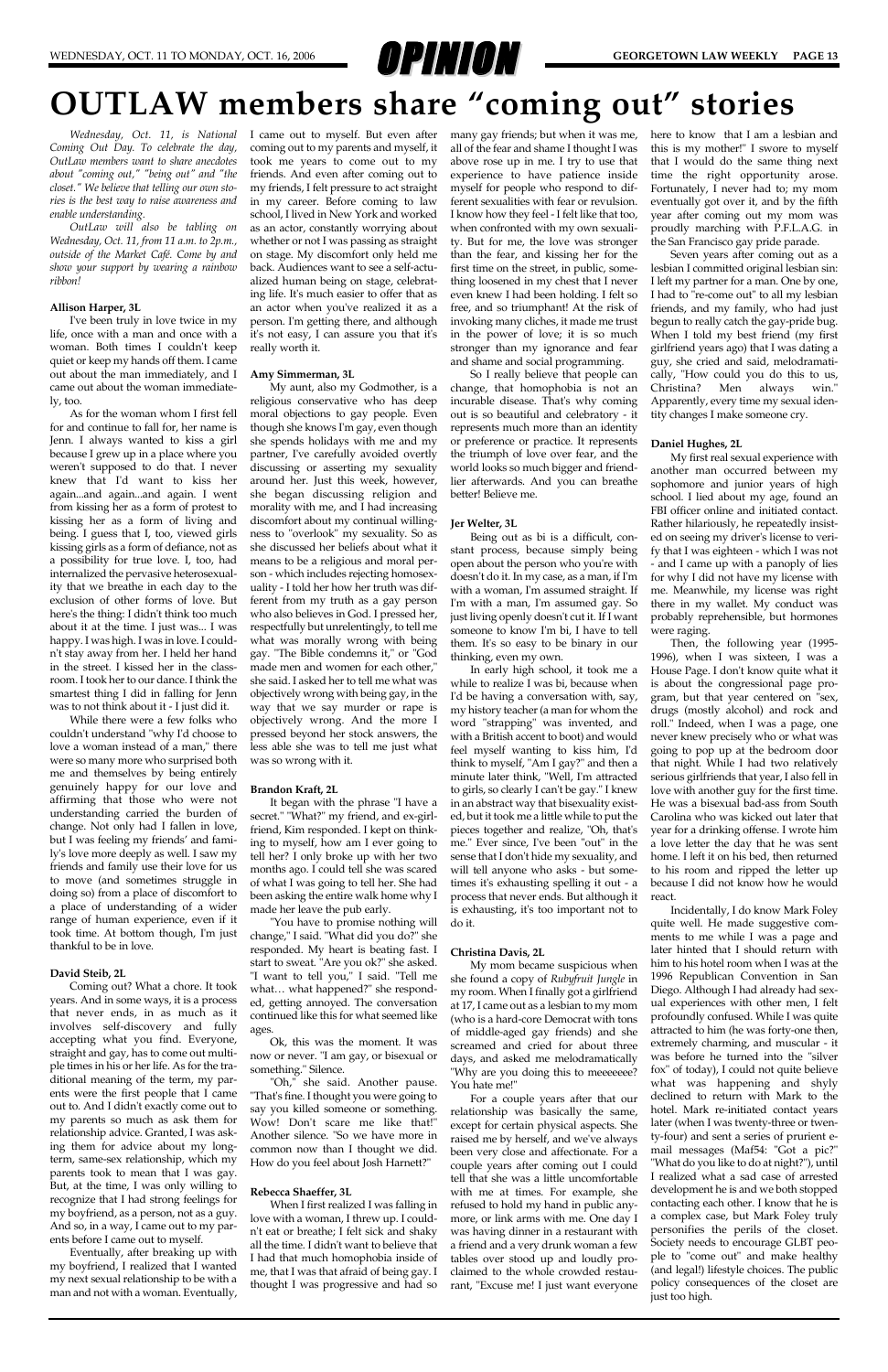### **Andy Gilden, 3L**

### **10 a.m.:**

"Mom, my friend you met the other day is actually my boyfriend"

"I am okay with that, but I don't know how your father will take it..."

**7 p.m.:**

"Dad, my friend you met the other day is actually my boyfriend" "I am okay with that, but how is your mother doing?"

### **Helen Pihlstrom, 1L**

Coming Out: First Reactions

Me: "I'm gay." Older Brother: "But you're pretty!"

Me: "I'm gay." Mom: "At least you're not pregnant."

Me: "I'm gay." Dad: "Honey, being a lesbian is no big deal. Sex is highly overrated."

Me: "I'm gay." Guy Across the Hall: "I just thought you were really picky."

Me: "I'm gay." Close Male Friend: "Me too!"



### Georgetown Law Weekly

Sunil Varghese, 3L *Editor-in-Chief*

Tiphanie Miller, 2L Victoria Taylor, 3L *Managing Editors*

Benjamin Rubinstein, 2L *News Editor*

> Sarah Hale, 2L *Features Editor*

Thomas Leroe-Munoz, 2L *Sports Editor*

> Keith Parsons, 3L *Commentaries Editor*

### Brianne Kennedy Ellen Padilla, 3L Christina Schoppert, 1L *Assistant Editors*

Sean Byrne, 3L Devin Cain, 1L Jacob Cote, 1L Nancy Eyl, 2L Zeeshan Hafeez, 2L Prashina Gagoomal, 1L Matthew Justice, 3L Erik Kenerson, 3L Mike Mancini, 2L Rowan Morris, 3L Mark Nabong, 3L Christopher Neumeyer, 3L Harsha Rao, 3L Matthew S. Schwartz, 3L Adam Taylor, 1L Julia Zhang, 1L *Staff Reporters & Writers*

> Marika Maris, 3L Javad Namazie, 3L *Staff Photographers*

Matthew Cook, 2L Cianna Freeman, 2L Mark Nabong, 3L Zinta Saulkalns, 3E *Editors Emeritus*

The Rev. Robert F. Drinan *Faculty Advisor*

600 New Jersey Ave., N.W. Washington, D.C. 20001 Telephone: (202) 662-9265 *laweekly@law.georgetown.edu*

*Georgetown Law Weekly* is published during the school year

by students at Georgetown University Law Center in Washington, D.C. The *Law Weekly* is composed on Quark XPress 6.1 and is printed by Southern Maryland Publishing. The writing, graphics and design are the responsibility of *Law Weekly* and do not necessarily represent the views of the Law Center. Signed columns represent the beliefs of the writer, and not necessarily the views of either the Law Center or the *Law Weekly*. Letters to the editor should not exceed 700 words and should be submitted as e-mail attachments in Microsoft Word. The *Law Weekly* reserves the right to edit submissions.

### **Owning felines: fun or infuriating?**

I had the brilliant idea a couple of months ago to get cats. I felt very adult, and responsible, and mature getting cats, and generally speaking they have been wonders.

However, there has been some contention regarding whether or not the cats are a desirable addition to the household. "They're nasty and rub their butts over the whole counter!" and "I think I'm becoming allergic!" my roommates say. As such, the cats have become quite the source of consternation in my life. So, based on quintessential law-school-type analytical thought processes, I have decided that the best way to explore the cat issue is via a cost/benefit analysis.

#### **Benefits**

*Cuteness:* As the photo shows, these cats are damn cute. They are very exciting due to their extremely diverse personalities, and since they have been accosted by humans since a young age, they are used to it, and allow said accostation (sure, it's not a real word, but it SHOULD be). So, their general attractiveness is a plus, especially given societal preference for aesthetically pleasing individuals.

*Distraction:* There is no better way to avoid studying or reading for ostensibly required classes than choosing to play with cats. They are always in need of activity and stimulation so I feel like I am doing a public service. Personal sanity is also enhanced (and it needs loads of enhancement).

*Maternal Instinct:* I am not what one would call a "warm," "fuzzy" or altogether "caring" person. However, having kitties has significantly increased my warm and fuzzy quotient. Also, I have become quite skilled at baby-talk. "How are my little puddings? Mommy will feed you now, yes? Yummy wummy foodie woodie! Schmooper doopers!" etc. While roommates, having overheard said talk, are not altogether very impressed, I believe it is a good thing for me to develop these maternal and warm and fuzzy instincts.

*Combating Loneliness:* This one speaks for itself. On long nights when there is no one around, it's always good to at least talk to a cat.

*Helicopter/Windmill:* Now, just to reassure the members of the Georgetown Animal Legal Defense Fund, these next two items are purely hypothetical, and I would never actually perform such cruel, inhumane practices.

However, hypothetically, fun cat activities could include two moves

known as the "helicopter" and the "windmill." The "helicopter" involves grasping the cat firmly on each end of his torso, then launching him into the air in a spinning fashion, resulting (hypothetically) in lots of cat-flail and splayed-leg-landings (always upright, of course).

The "windmill" is hypothetically a move in which you grab the cat's bum in one hand, and firmly place your other hand over their head, then proceed to spin back and forth while trying to avoid said cat's claws. These activities are actually wonderful learning opportunities for cats in how to be hardy, as well as how to use their claws. And hey, I'm not de-clawing, so at least I get points for that. Hypothetically.

#### **Costs**

*Shitting:* Biggest. Issue. Ever. My cats have a litter box, which I always attempt to keep clean and pristine. So, theoretically they should be defecating into said litter box.

But, no. At first they were using the bathtub as a toilet, and conveniently aiming their fecal material into the drain - so as to ensure that removal, cleaning and de-smelling the bathroom would be close to impossible. (The key is to wait until it DRIES and use tweezers if necessary. DO NOT try to "flush it down" with water).

A friend who took care of the cats one weekend was the first to note the cats' predilection for pooping in the bathroom. I solved that problem temporarily by simply closing the door to the loo when I was not around.

So then they moved onto the bed. I wish I had just let them take over the bathtub. It's not like I bathe that much anyway. So now, I have resorted to covering my bed with a sleeping bag when I'm gone, because the material is shiny and slippery, and easier to scoop cat poop off of. Also, perhaps they need to see the vet. Because this is not normal. Though they may have picked up on the fact that as far as hygiene goes, I

tend to be the equivalent of 10 frat boys, rather than a dainty lady. But still.

*Roommate Tension:* I mentioned this earlier, but when I got the cats, the rule was that they should not be on the couch. Then they arrived, and it turned into not letting them in the living room at all. I am generally okay with this, but sometimes it leads to tensions. I.e., anytime there is a smell, or some sort of unwanted cat hair somewhere, there are words. This sucks, because I love where I live, but I also love the kitties. So choosing between the two is not an enticing option. Also, I am unable to fathom hatred of cats. They are so damn cute. Look at the picture!

*Cost:* Kind of goes without saying. The damn vet is so expensive. I like my vet. She is a progressive lesbian lady, who is accepting of the cats' gender mis-identification (although she did say Sophia would turn lesbian). Oh, on the topic of that, basically, I have a male cat named Princess Sophia, and a female named Kroll, Warrior King. They are named after Matthew McConaughey's penis. Watch the movie, *How to Lose A Guy in 10 Days*. Point being, they are expensive, and de-gendering them from their mixed-up genders was exceptionally bad.

*Incestuous Sex:* Perhaps influenced by witnessing several of my own bed shenanigans, Kroll and Sophia matured rather more rapidly than would ordinarily be expected from kitties. At month 6, I caught Sophia attempting to mount Kroll, and therefore had to separate them for a number of days whilst awaiting vet intervention. I mean, I am all about free love, but I don't want mutant babies. And given the fact I am having enough trouble with two cats, more (especially incestuously conceived!) would just be more than one CCL could handle.

*Loud Night Activity:* I am an insomniac. I should not care about this. But these little putzes are exceptionally loud in the evenings. And when I say "evening" I mean "4 a.m." They have an affinity for body-slamming themselves into walls, and everything else. So, I go to sleep with a relatively organized room, and wake up to total chaos. I love that they are active, but I have to work at 9 a.m. some days, damn it.

As a sum up: cats are awesome, you should love them, come visit them anytime and respond with your cat comments, to foster intelligent debate regarding cat ownership.

### **Ewa Budz**



**Photo provided by the author. Behold cuteness! Princess Sophia is on the left, Kroll Warrior King on the right**

*Ewa Budz is a 2L . You can contact her at* eab43@law.georgetown.edu. *And you can visit the cats. They will probably not shit on you.*

### **More stories about "coming out"**

**continued from page 13**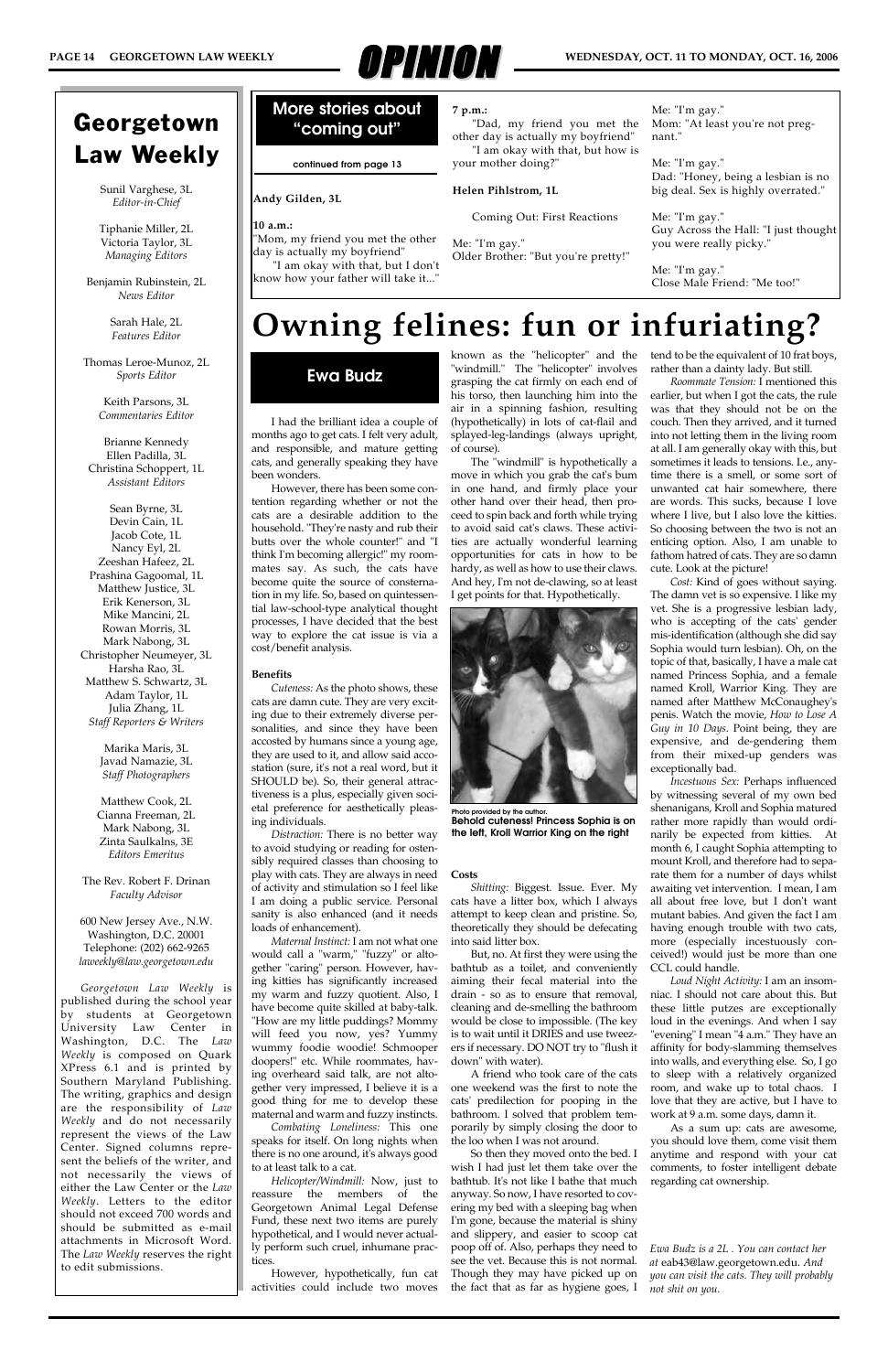# WEDNESDAY, OCT. 11 TO MONDAY, OCT. 16, 2006 **GEORGETOWN LAW WEEKLY PAGE 15**

In the Oct. 3 edition of the *Law Weekly*, Akbar Rahel offered us four columns of criticism entitled "Demystifying Hizbollah's Controversial Resistance." After hurling a litany of complex accusations ranging from "Rumsfeldian fantasy" to "ethnic cleansing," he concludes his rant in terms that are simple enough: "the Israeli government *is* a terrorist organization."

On a number of facts, Rahel is straightforwardly mistaken. He claims that, on the night of July 12, 2006, "Hizbollah resistance fighters killed several Israeli soldiers and abducted two in a guerilla operation that indisputably did not target, or kill, any civilians." This is *causus belli* enough. But Rahel does not describe the barrage of Katyusha rockets and mortar bombs raining down on Israeli border towns as the kidnappers made their escape. Civilians were killed to provide cover. Indisputably.

Rahel accuses the "Israeli propaganda machine" of manufacturing the notion that Hezbollah guerillas hid among civilians. He asks us a series of rhetorical questions to prove his point. He should have looked harder for the answers. "Would grown men endanger their own women and children by hiding amongst them?" Yes, according to Jamal Hezhal, the Municipal Leader of Hermel, Lebanon, who told NPR that Hezbollah readily mixed in with the civilian population. Absolutely, according to Fayad Hanna Amar, who told the *New York Times*, "Hezbollah came to Ain

Ebel to shoot its rockets. They are shooting from between our houses."

When you describe the "carnage of the Israeli invasion of 1982" but ignore the civil war that ravaged Lebanon from 1975 to 1990, when you decry "the sick paradox of destroying mediums of travel" but make no mention of the illegal flow of arms into Lebanon across every unguarded point on the Syrian border, when you praise Hezbollah's "lack of corruption" even as its leadership calls for more martyrs and more violence, you have not written history. You have written propaganda.

Worse than factual inaccuracy is the utter confusion of the ideas at stake. Rahel celebrates Hezbollah's independence from the "impotent Lebanese army." The inability of the Lebanese to comply with two United Nations resolutions requiring Hezbollah to disarm is no cause for celebration. Hezbollah operates southern Lebanon as a virtual fiefdom, a territory propped up by tremendous popular support and nearly absent of the rule of law.

Rahel sees rule of law as a sign of weakness: where Israel has tried to explain the necessity for civilian casualties on legal and moral grounds, "at least Hizbollah has the *chutzpah* to admit responsibility for the death of Israeli citizens." Last week, the Israeli government convened an investigatory panel to be led by Supreme Court Justice Eliyahu Winograd. It is tasked with a comprehensive evaluation of Israel's military and tactical approach to Lebanon, beginning with UN recognition of Israel's complete withdrawal from Lebanon in 2000 and ending with the present conflict. Even Rahel concedes that the IDF

has broken no laws with its choice of weaponry. But if the conduct of the military was ethically unacceptable, its leadership will be held accountable. To the north, where Hezbollah launched thousands of rockets into territory where the civilian population was thickest. Rahel promises us that the leadership will be praised. Southern Lebanon may be "about a group of oppressed fighting against oppression," but civilized peoples do not take pride in the body count.

Israel does not always live up to the ideas it espouses. It purports to do justice for all its inhabitants, to afford basic civil liberties even to those who stand accused of doing violence to its people, and to exercise its considerable military might with restraint and principled reserve. When a modern nation fails to carry its burden, as Israel often has, it submits itself to criticism. Rahel points to "widespread torture" of Israeli prisoners, but the Supreme Court of Israel outlawed the use of torture in 1999. He disparages "Israeli censorship laws," then goes on to cite three conscientious objectors - all regular contributors to Israeli newspapers who publicly denounce the actions of their government. Progress can and will be made by debate, and reason, and democratic process. But dialogue is especially hard to find these days between the northern tip of Shebba Farms and the southern bank of the Litani River.

Rahel is so consumed with demonstrating how Israel is "dehumanizing the perceived enemy" that he cannot see what he has done to Israel, or how he has wholeheartedly catapulted himself out of effective discourse. In Israel, in Lebanon, and in our own community, I pray that calmer words and cooler heads prevail.

In his Oct. 3 editorial depiction of the recent conflict between Israel and Hizbullah, Akbar Rahel purports to present a "more sober assessment" of Hizbullah and its heroic and justified "resistance," while at the same time showing the evil, maniacal, scheming Israel and its "propaganda machine" for what they really are. Instead of treating his readers to a "more sober assessment" of Hizbullah and the recent conflict, Mr. Rahel engages in his own form of propaganda by whitewashing Hizbullah and

hurling astounding charges at Israel.

First, Rahel describes the July 12 aggression by Hizbullah against Israel as being carried out by "resistance" fighters. His use of the term "resistance" in describing Hizbullah begs the question: What are they resisting? While it is true that Israel occupied a portion of southern Lebanon for nearly 20 years, Israel completely withdrew from that area in June 2000. Israel even invited the UN to verify the completeness of its withdrawal from Lebanon, which the UN indeed verified. Despite Israel's complete unilateral withdrawal, Hizbullah continued to attack Israel, waiting hardly four months before they kidnapped three Israeli soldiers in a cross-border provocation, soldiers whose bodies were returned to Israel several years later, along with a kidnapped Israeli businessman. Is this "resistance"?

Over the next six years, Hizbullah carried out numerous cross-border provocations, and as recently as November 2005 attempted to kidnap Israeli soldiers. Israel's response to these numerous attacks across an internationally recognized border was muted and restrained. It was only after six years of unprovoked assaults, after receiving pledges from Lebanese Prime Minister Fouad Siniora that he would rein in Hizbullah, after Israel was already embroiled with the Palestinians over the kidnapping of Gilad Shalit, that Israel responded with force. And while the amount of force and weaponry used may or may not have been justified, the fact that is little mentioned in . Rahel's piece is that the conflict with Hizbullah would never have happened had Hizbullah not carried out its aggression. Crackpot conspiracy theories aside, Israel had no intention, nor desire, to enter into a war with Lebanon. After all, they left that place six years ago. Second, when addressing charges that Hizbullah used Lebanese civilians as human shields, Rahel fails to deal with the evidence behind those charges. Instead of explaining the numerous videos of katyusha rockets firing from within villages, instead of explaining the photographs of plain-clothed Hizbullah fighters (a war crime) standing by their rocket launcher in a town center (another war crime), instead of explaining the emails of a Canadian UN peacekeeper that Hizbullah was using his site to launch attacks on Israel, Rahel asks us rhetorical questions which supposedly have an obvious answer and calls upon

us to use our "common sense." And while it would have seemed obvious 20 years ago that a grown man would not endanger his own women and children, that is not the case today. With the advent of suicide bombing, after which the parents of the child who just committed suicide and murdered innocent men, women and children often throw parties and give out candy, "common sense," and common decency, indeed go out the window.

Third, Rahel accuses Israel of engaging in a "genocidal campaign" and of "ethnic cleansing." However, as Mr. Rahel himself writes, Israel distributed flyers warning Lebanese civilians of impending attacks, and Israeli pilots aborted missions for fear of killing innocents. How this constitutes genocide or ethnic cleansing is beyond me. In fact, if anyone thirsts for genocide, it's Hizbullah. Hardly two years ago, Mr. Nasrallah remarked, "If all Jews gather in Israel, it will save us the trouble of going after them worldwide." (*New York Times*, 5/23/04.) That's about as genocidal a statement as you can find, and rivals the Hamas Charter, which openly longs for the day when "The stones and trees will say, 'there is a Jew behind me, come and kill him.'" (Hamas Charter Article 7.) How is the desire to kill all the Jews "resistance"? By using such Orwellian newspeak, Rahel commits the same misdeed he accuses Israel's propagandists of committing: He turns the oppressor into the oppressed and the victim into the executioner.

### **Hezbollah questioned**

### **Rahel reverses roles in conflict**

### **Aaron Hiller**

### **Paul Werner**

#### To the Editor:

Thank you for publishing Mr. Akbar Rahel's editorial, "Demystifying Hizballah's controversial resistance. Unfortunately, we hardly ever have an opportunity to read or understand international affairs holistically, as the U.S. heavily censors information that does not serve U.S. interests. Contrary to America's standard media and news, Mr. Rahel's piece offers the view of the oppressed, not the oppressor. Please give my thanks to Mr. Rahel for sharing his respectable and admirable research and for shedding light on some of the truths of the Israel-Lebanon conflict.

*Niloufar Khonsari, 1E* 

To the Editor:

Thanks for writing/publishing that article on Hizballah, which does a good job of laying out the context that is all too often ignored - though it neglects to discuss the fact that (perhaps at this point it goes without saying) while all this was going on Israel was continuing with its never-ending offensive against the people of Palestine.

*James Lyall, 3L*

To the Editor:

I tend to agree with one of the premises of Mr. Rahel's conclusion. Hizballah is not merely a group of radical Islamic terrorists that are "anti-Semitic, unemployed and in need of some democratizing." They are certainly not unemployed! Hizballah is actively employed, armed and funded by Iran, which is trying to extend the reach of its revolution. Hizballah has repeatedly carried out vicious attacks on Jews wherever they are vulnerable, such as in the barbaric bombing on the Jewish community center in Buenos Aires in 1994. This was not an act of resistance; it was cold-blooded murder. While Israel is arguably reckless in its attacks on civilian areas in Lebanon, not even the staged media campaign orchestrated by Hizballah has shown that Israel ever attacked a building purely for being a Muslim center. The same cannot be said for Hizballah vis-à-vis the Jews.

Mr. Rahel ignores the fact that Israel fully withdrew from all Lebanese territory on June 16, 2000, as documented and endorsed by the United Nations. Nevertheless, over the last six years, Hizballah has launched over 13,000 rockets into mainland Israel. Apparently Israel's withdrawal from Lebanon did not reduce the "acts of resistance," but actually seems to have encouraged them. The continuation of these indiscriminate attacks without justification reveals Hizballah's true terrorist nature. The sad reality is that, by applauding Hizballah's terrorist "chutzpah" in attacking Jewish civilians, this article encourages future anti-Semitic attacks.

#### *Pablo Kapusta, 1L*

*Opinion columns represent the beliefs of the writer, and not necessarily the views of the Law Center or the* Law Weekly*. Editorials should not exceed 800 words and should be sent to* laweekly@law.georgetown.edu*. We reserves the right to edit submissions.*

### **Letters**